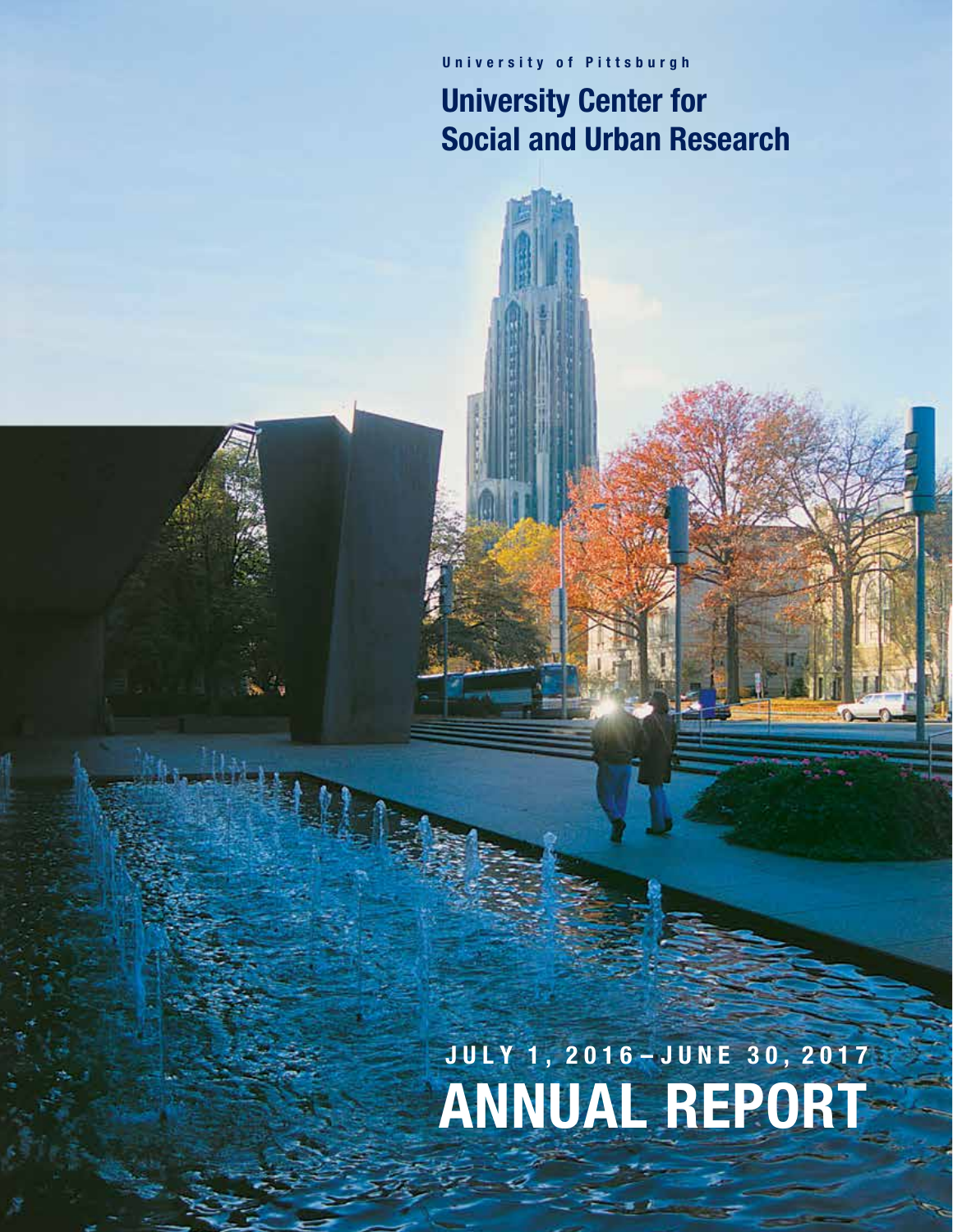University Center for Social and Urban Research

# **Table of Contents**

| <b>What We Do:</b>                                    |
|-------------------------------------------------------|
|                                                       |
|                                                       |
|                                                       |
|                                                       |
| <b>Acquisition and Management of Secondary Data 9</b> |
|                                                       |
|                                                       |
|                                                       |
|                                                       |
|                                                       |
|                                                       |
|                                                       |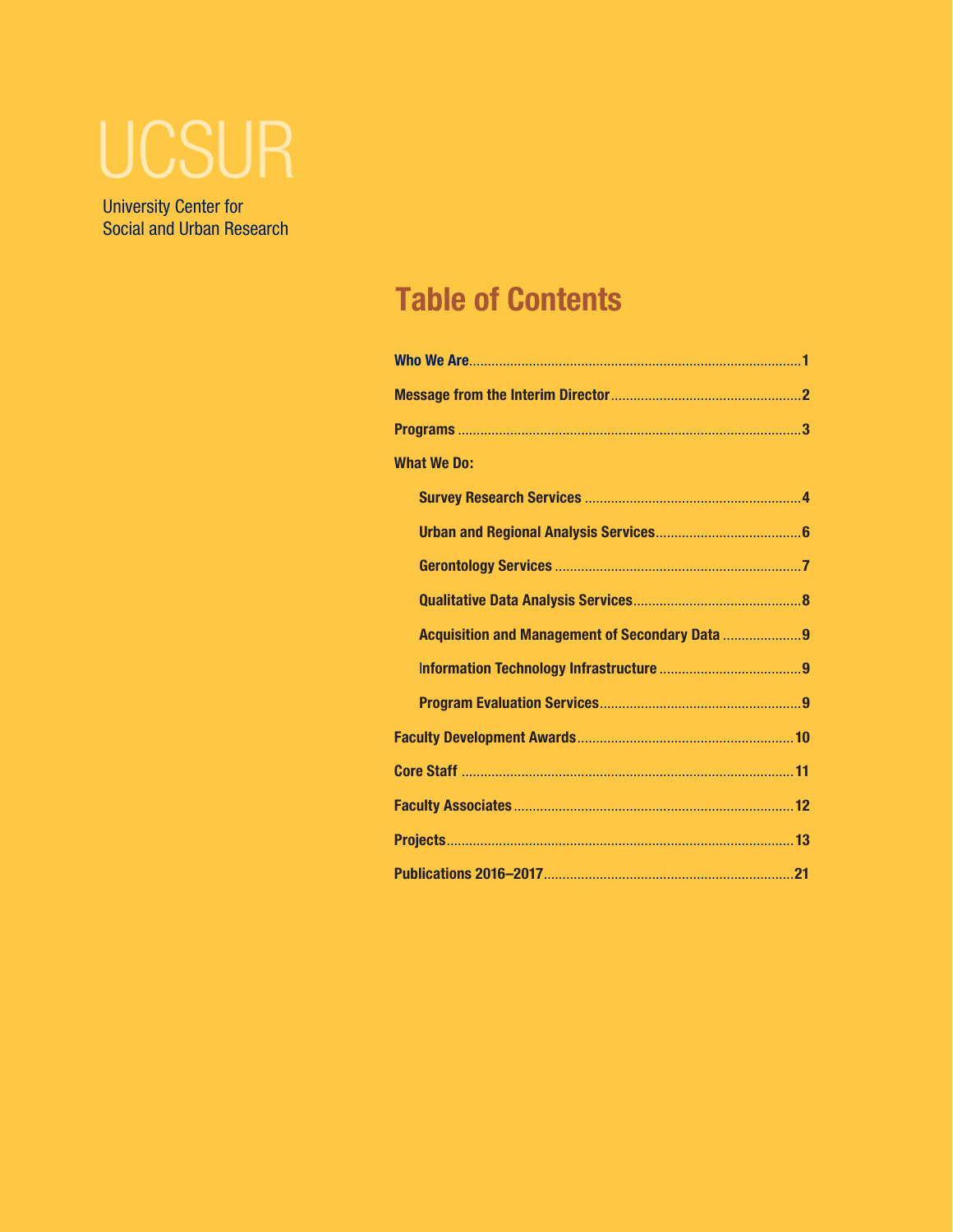

# **Who We Are: University Center for Social and Urban Research**

The mission of the University Center for Social and Urban Research (UCSUR) is to work collaboratively to conduct interdisciplinary research that improves communities and addresses social, economic, health, and policy issues most relevant to society. UCSUR carries out this mission by providing research support infrastructure and training; conducting original research in a few focused areas, including urban impact analysis, survey methodology, and psychosocial aspects of aging; and enhancing access to local and national policy-relevant data.

## **UCSUR Goals**

UCSUR was established in 1972 to serve as a resource for researchers and educators interested in the basic and applied social and behavioral sciences. UCSUR promotes and coordinates interdisciplinary research focused on the social, economic, and health issues most relevant to our society. Specific goals of UCSUR fall into four broad domains:

- 1. Provide state-of-the-art research support services and infrastructure for investigators interested in interdisciplinary research in public policy and the social, behavioral, and health sciences. (Engage in research of impact; build foundational strength)
- 2. Support the community service mission of the University by providing data and conducting policy analysis for the region. (Strengthen communities; engage in research of impact)
- 3. Develop nationally recognized research programs within the center in a few selected areas–currently family caregiving, elder abuse, technology and aging.

(Engage in research of impact)

4. Support the teaching mission of the University by offering interdisciplinary training and mentoring diverse graduate students, postdoctoral fellows, and junior faculty members. (Advance educational excellence; embrace diversity and inclusion)

To achieve these strategic goals, UCSUR maintains a permanent research infrastructure available to both the University and the community with the capacity to:

• conduct all types of survey research and quantitative data analysis;

- acquire, manage, store, and analyze secondary and administrative data sets, including census data and data of unique local interest;
- obtain, format, and analyze spatial data;
- carry out regional econometric modeling;
- design and carry out descriptive, evaluation, and intervention studies; and
- conduct qualitative data collection and analysis.

#### Our research infrastructure is organized under four core programs:

- 1. the Survey Research Program (SRP), which is responsible for all aspects of survey research and quantitative data analysis;
- 2. the Urban and Regional Analysis Program (URA), which acquires, manages, and analyzes secondary and administrative data sets; does regional econometric modeling; and obtains, formats, and analyzes spatial data;
- 3. the Gerontology Program, which provides expertise in the design, measurement, and analysis of descriptive, evaluation, and intervention studies focused on older adults; and
- 4. the Qualitative Data Analysis Program (QDAP), which supports the collection and analysis of open-ended text data using rigorous computer-based methods.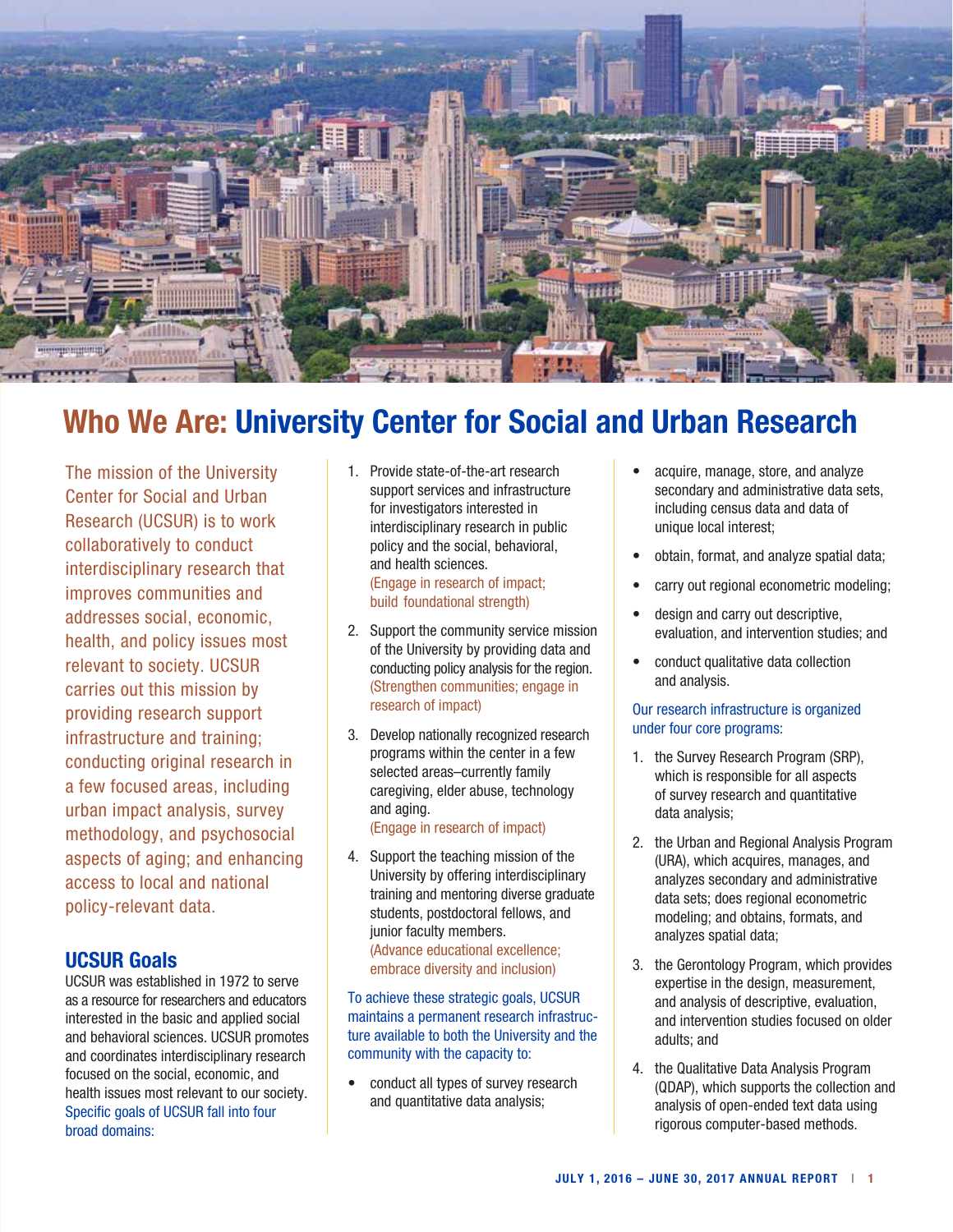# **Message From the Interim Director**



Scott R. Beach, PhD

This annual report for the University Center for Social and Urban Research (UCSUR) reflects the continued transition between former longtime director Richard Schulz and my appointment as interim director on September 1, 2016. Several of the accomplishments detailed in this annual report occurred under Schulz's leadership, and I look forward to continuing the momentum he has built over the past 20 years and moving UCSUR forward during this exciting time.

This transition for UCSUR also occurs within the broader context of evolving University of Pittsburgh priorities, as Chancellor Patrick Gallagher continues to implement his strategic vision. Several schools and units are in leadership transitions; the new School of Computing and Information has been formed; and other administrative reorganization is occurring, including the appointment of a new senior vice chancellor for research.

I strongly believe that UCSUR is well positioned to adapt to potential changes, as we have always been opportunistic in responding effectively to evolving University and faculty interests and priorities.

During the past year, UCSUR has produced more than 40 peer-reviewed publications; participated in more than 70 funded grants, the majority of which involve multidisciplinary collaborations; conducted 75 student training sessions in use of local policy-relevant data; mentored three junior faculty and three postdoctoral fellows; and trained close to 1,400 students and health care professionals as part of the Geriatric Workforce Enhancement Program. UCSUR also has continued to be the go-to resource for data and analysis to inform regional public policy, with more than 40,000 Web visits to PittsburghTODAY, SWPA Profiles, and the Western Pennsylvania Regional Data Center. These resources contain more than 200 downloadable data sets and 500 indicators covering more than 20 topic areas. Other notable achievements include UCSUR's design and implementation of the largest survey of informal caregivers ever conducted in the Pittsburgh region and the development of a new environmental policy initiative in the Urban and Regional Analysis Program. Finally, UCSUR continues to build its permanent research infrastructure with the capacity to conduct all types of survey research; obtain, format, and analyze spatial data; acquire, manage, and analyze large secondary and primary data sets; carry out regional econometric modeling; and carry out qualitative research.

I hope this report will give you a sense of the value that UCSUR provides to the University and the broader community, and I look forward to continued collaboration during this new phase in UCSUR's evolution.

**Scott Beach** Interim Director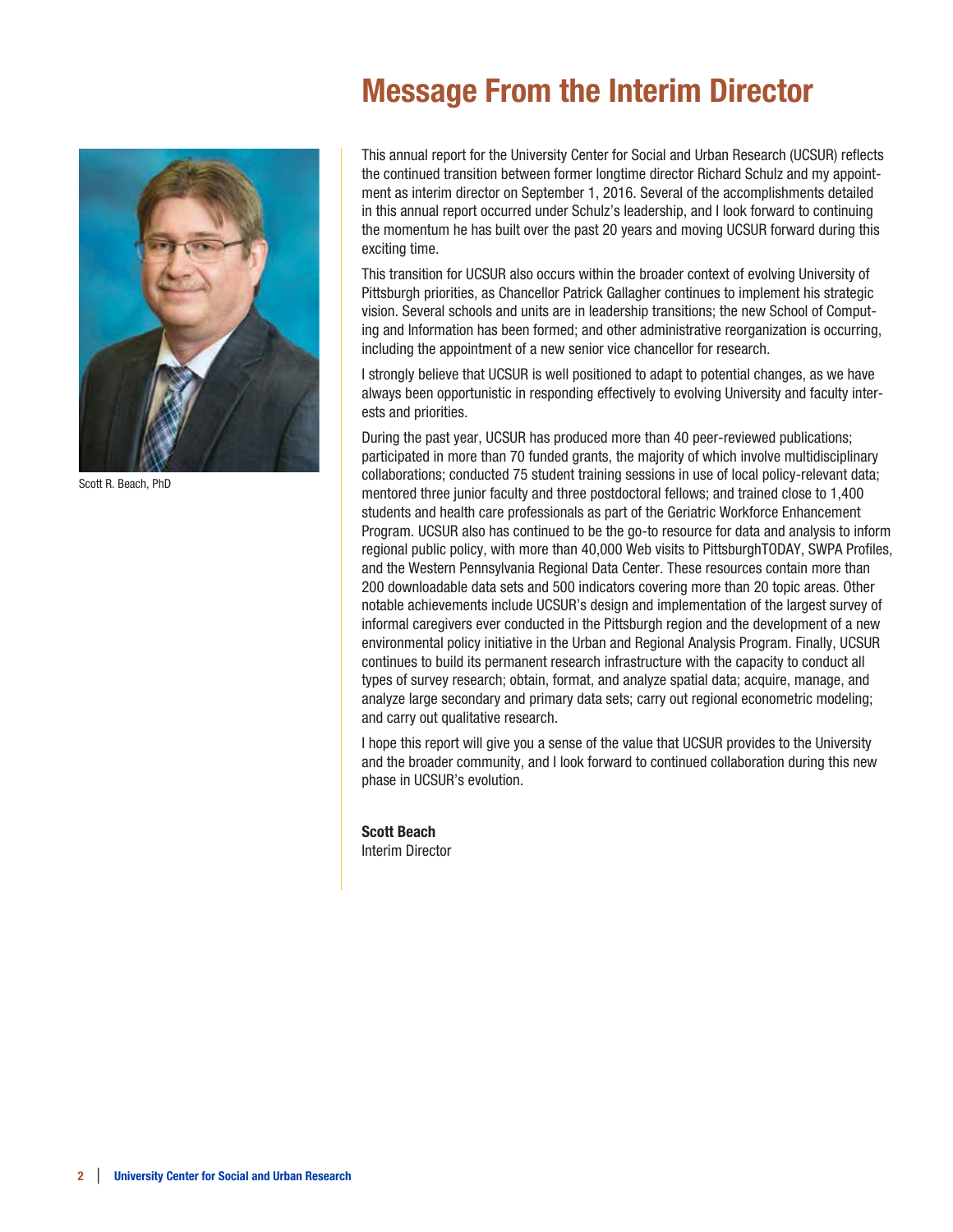# **Programs**

In response to faculty interests and current domestic policy issues, UCSUR develops interdisciplinary research programs that address regional and national policy issues. The resources described in the next section are provided by one or more of these programs. As new policy issues emerge, UCSUR is prepared to facilitate and coordinate the development of additional programs identified by interested faculty. Projects conducted in all these areas illustrate the Center's commitment to enhancing scientific understanding of social phenomena while generating information for improved policymaking in both the public and private sectors. Existing research programs include the following.

# **Gerontology**

Program Director **Richard Schulz**

#### Associate Program Director **Judith Matthews**

This program initiates, coordinates, and facilitates research on aging. In collaboration with faculty in more than a dozen different disciplines (e.g., psychiatry, anesthesiology, rheumatology, nursing, epidemiology, engineering, and computer science), program faculty and staff play an active role in developing proposals for research focused on psychosocial, behavioral, cognitive, and physical aspects of aging.

# **Qualitative Data Analysis**

Interim Program Director **Laurel Person Mecca**

This program offers a rigorous approach to qualitative data collection and analysis, including focus group facilitation; in-depth interviewing; cognitive interviewing; analysis of textual or Web site information; audio and video transcription and analysis; data preparation, cleaning, and management; codebook development and testing; coding and multicoder adjudication; reliability and validity reporting; and results analysis and reporting.

## **Survey Research**

Program Director **Scott Beach**

This program maintains a highly experienced staff of survey professionals, trained interviewers, and data management specialists. Services are available to faculty, staff, and students throughout the University and to local, state, and federal agencies and others working in the public interest. It offers the capability to execute any or all phases of a survey research project, including sample design, questionnaire construction, data collection, data processing, statistical analysis, and reporting, and features a 45-line telephone bank for computer-assisted telephone interviewing.

# **Urban and Regional Analysis**

Program Codirectors **Michael Blackhurst Sabina Deitrick**

This program promotes scholarly analysis of urban and regional development through multidisciplinary research and technical assistance in local, national, and international issues. It furthers our understanding of the causes and consequences of regional economic development and social change, enhances the analytic basis for public policy decisions and civic engagement, aids in the evaluation of policy alternatives, and applies GIS and neighborhood indicators to understand community revitalization.

Projects conducted in all these areas illustrate the Center's commitment to enhancing scientific understanding of social phenomena while generating information for improved policy making in both the public and private sectors.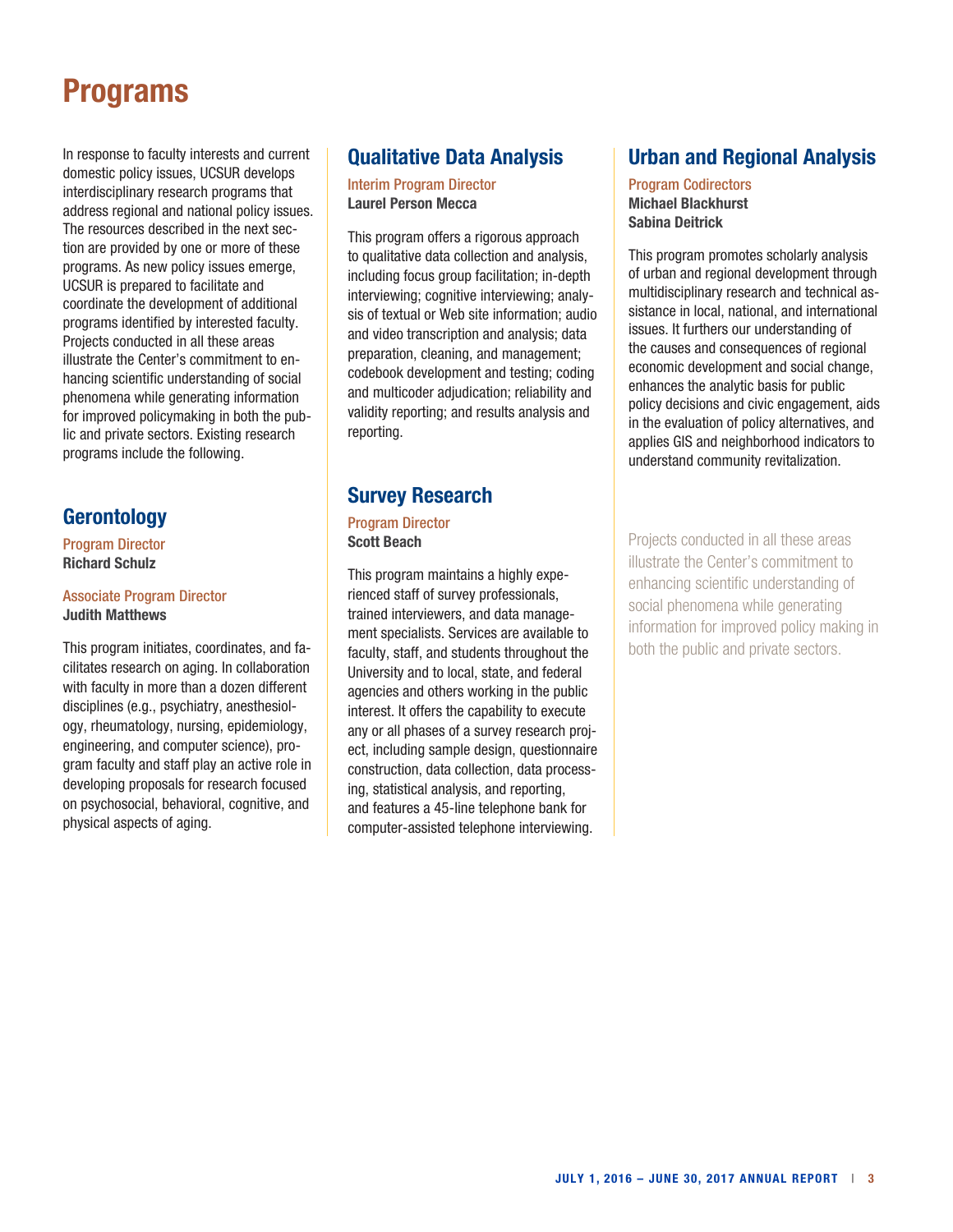# **What We Do: Center Resources**

## **Survey Research Services**

UCSUR provides survey research services through the Survey Research Program (SRP). SRP maintains a highly experienced staff of survey professionals, trained interviewers, and data management specialists. SRP services are available to faculty, staff, and students throughout the University and to local, state, and federal agencies and others working in the public interest.

SRP is able to carry out any or all phases of a survey research project, including sample design, questionnaire design, data collection, data processing, statistical analysis, and reporting. SRP staff have the training and experience to design scientifically valid studies customized to client research needs. SRP can help to clarify study objectives and provide advice on how to obtain the highest quality data within available resource constraints. More specifically, SRP provides assistance in the following areas:

#### Sample Design

SRP staff provide advice on sampling methodology and sample size to meet study objectives and budget. Services include in-house development of specialized sample frames and consultation with commercial sampling firms to obtain an appropriate sample. Examples of the types of samples provided include the following:

• **Random digit dialing (RDD) samples:** Particularly suited for telephone surveys of the general popula-



tion, computer-generated telephone numbers are used to target specific geographic areas, including both listed and unlisted phone numbers. RDD sampling for any region of the United States is available.

• **Targeted/listed samples:** These samples are used to reach specific subgroups or rare populations. These are useful for telephone recruitment of participants for larger studies. They also are used for supplementing RDD samples with oversamples of rare populations**.**

#### Data Collection Methodology SRP staff can provide:

- advice on the most productive and cost-effective method of data collection (mail, telephone, in person, or Internet/Web based) and the effective use of technology for surveys.
- specification of procedures for maximizing response rates within the framework of available resources—for example, recommended number of attempts to contact respondents, securing initial cooperation, following up on incomplete interviews, converting refusals into acceptances, and use of mixed-mode designs and incentives.

#### Questionnaire Development

SRP staff can provide assistance with all aspects of the development of a reliable and valid instrument, including writing, formatting, and ordering questions; asking sensitive questions; and instrument pretesting.

#### Interviewing and Data Collection

SRP conducts local, regional, and national telephone and mail surveys with both general and special populations as well as in-person surveys in the Southwestern Pennsylvania region.

SRP also conducts Internet/Web-based surveys. SRP relies on a pool of experienced interviewers for telephone and in-person surveys. These include both undergraduate and graduate students as



well as nonstudents under the management of senior fieldwork supervisors.

**Interviewer training and quality control:**  Interviewers are trained in general and project-specific interviewing techniques, such as maintaining objectivity, reading questions as written, and securing respondent cooperation. Training involves a combination of lecture, written handouts, video instruction, and role playing. Interviewers are continuously monitored during data collection for quality assurance, and periodic retraining sessions occur as necessary.

**Computer-assisted telephone interviewing (CATI):** A 45-line phone bank at UCSUR is dedicated to a computerassisted telephone interviewing system. Interviewers read questions as they appear on the screen and enter the respondents' answers directly into the computer. CATI allows for complex question contingencies, sample management, and call scheduling to be handled automatically.

**RDD cell phone surveys:** UCSUR has experience conducting random digit dialing (RDD) cell phone surveys in order to supplement traditional landline RDD telephone surveys. This methodology insures inclusion of cell phone-only households, estimated at 50 percent of the U.S. population (and growing). Cell phone-only households are typically younger, more likely to be employed, and more ethnically diverse, and their exclusion can result in significant biases in landline-only surveys.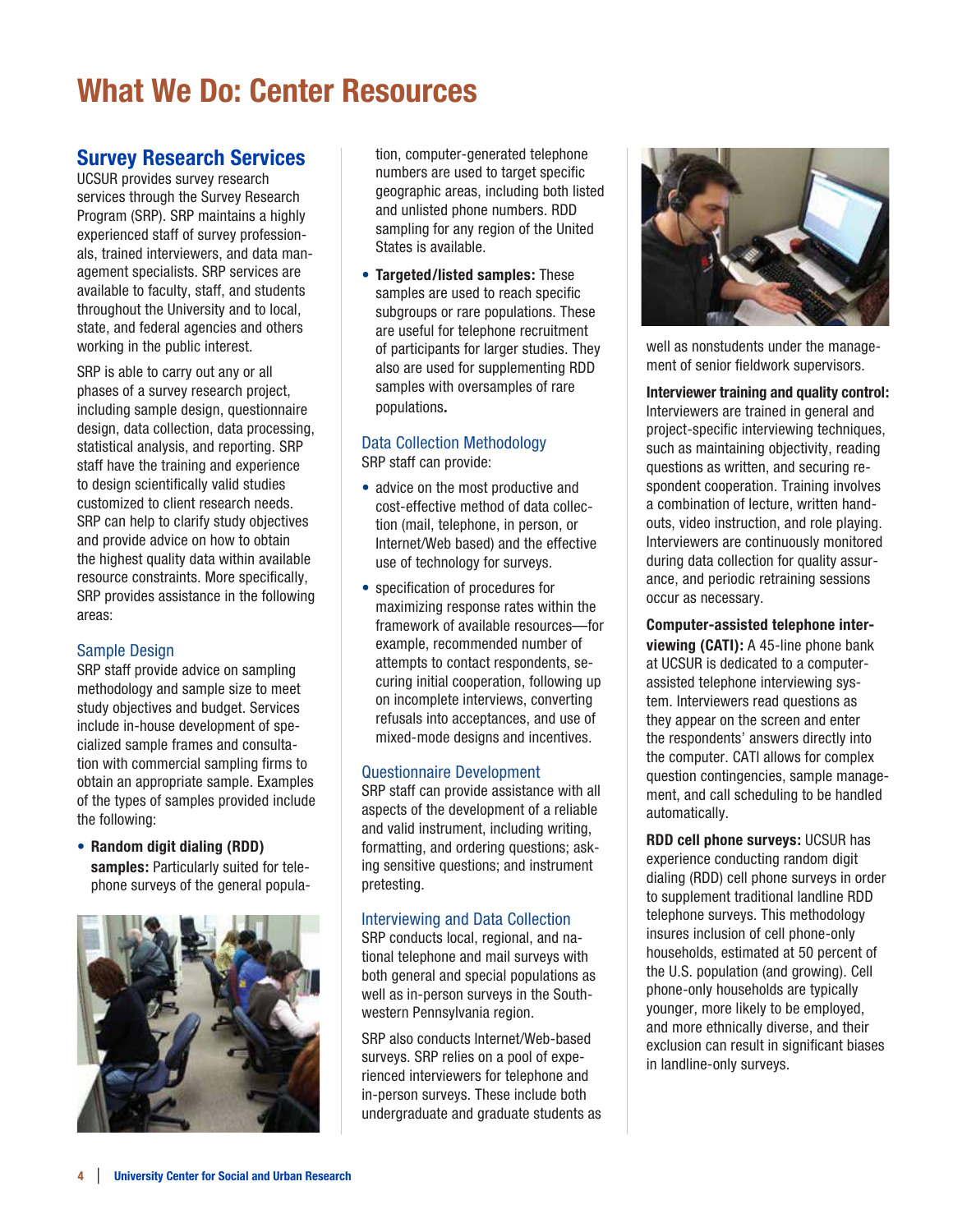#### **Computer-assisted personal in-**

**terviewing (CAPI):** With this type of interview, an interviewer using a laptop computer reads questions to the respondent and then enters the answers directly into a database on the laptop computer. CAPI is programmed similar to computer-assisted telephone interviewing and provides the same advantages (automated skips, randomized experiments, etc.).

**Audio computer-assisted self-interviewing (ACASI):** With this application, a respondent operates the computer. The computer displays the questions on screen and plays recordings of the questions to the respondent, who enters answers directly into a database on the computer. A respondent typically uses headphones with our ACASI solutions in order to maintain response privacy. ACASI enhances perceived privacy for sensitive questions and is ideal for lessliterate populations. ACASI is similar to CATI, CAPI, and CASI in programming requirements and function.

#### **Interactive voice response (IVR):**

IVR is an automated system in which a recorded voice administers survey questions/scripts and detects voice and keypad inputs from a home phone or cell phone. Privacy is enhanced by switching to IVR from a live interviewer for the administration of sensitive questions. IVR also is ideal for ecological momentary assessment.

**Web-based data collection:** SRP has the capability to conduct Web-based surveys and other online data collection and management. UCSUR operates secure servers that host such activities.

**Mobile device data collection:** SRP has capabilities to design applications for the collection of data on smartphones and other mobile devices. These include tools for the collection and integration of self-reported survey, location tracking, and physiological monitoring data for real-time ecological momentary assessment studies.

#### **Additional data collection services:**

Telephone surveys using paper/pencil methodology, mail surveys, and inperson surveys in the Southwestern Pennsylvania region also are available.

**Surveys of special and hard-to-reach populations:** UCSUR has conducted numerous surveys of special and hard-toreach populations, including numerous clinical populations, children, and ethnically and linguistically diverse samples. UCSUR has conducted interviews in Spanish, Chinese, and Korean and has the capability to conduct international surveys.

#### Research Registry

UCSUR has developed and maintains an institutional review board-approved research registry currently containing more than 6,500 local residents who have agreed to be contacted for possible surveys and other research studies. The participants are recruited to the registry on an ongoing basis from the pool of respondents to UCSUR-conducted population-based telephone surveys. The registry includes detailed contact information and demographic information, including age, gender, race, education level, marital status, household composition, employment status, and income. This allows for targeting of participants for studies with specific eligibility requirements. External investigators can contract with SRP to access the registry for study recruitment.

#### Data Management

Using a variety of computer programs, languages, database management software, and operating systems, SRP staff are available to perform a number of data management functions, including database development, editing, coding, and survey data processing. SRP staff also have the capability to integrate survey respondent data with GIS-based spatial data and with other secondary data sources.

#### Statistical Analysis of Survey Data

SRP staff can perform statistical analyses of survey data, ranging from simple tabulations to relatively complex statistical modeling using a variety of statistical packages. Analytic capabilities include:

- descriptive statistical analyses of survey responses, including calculations of sampling error and statistical weighting adjustments for unequal selection probabilities and nonresponse;
- cross-classification analyses with demographic or other predictive factors;
- multivariate analyses, including ANOVA, factor analysis, linear and nonlinear regression, logistic regression, categorical methods, and structural equation modeling; and
- longitudinal analyses.

## Report Preparation and Presentation

SRP staff have experience in the production of a variety of reports, including simple tabulations, executive summaries, in-depth narrative reports, and oral presentations of results to interested parties.

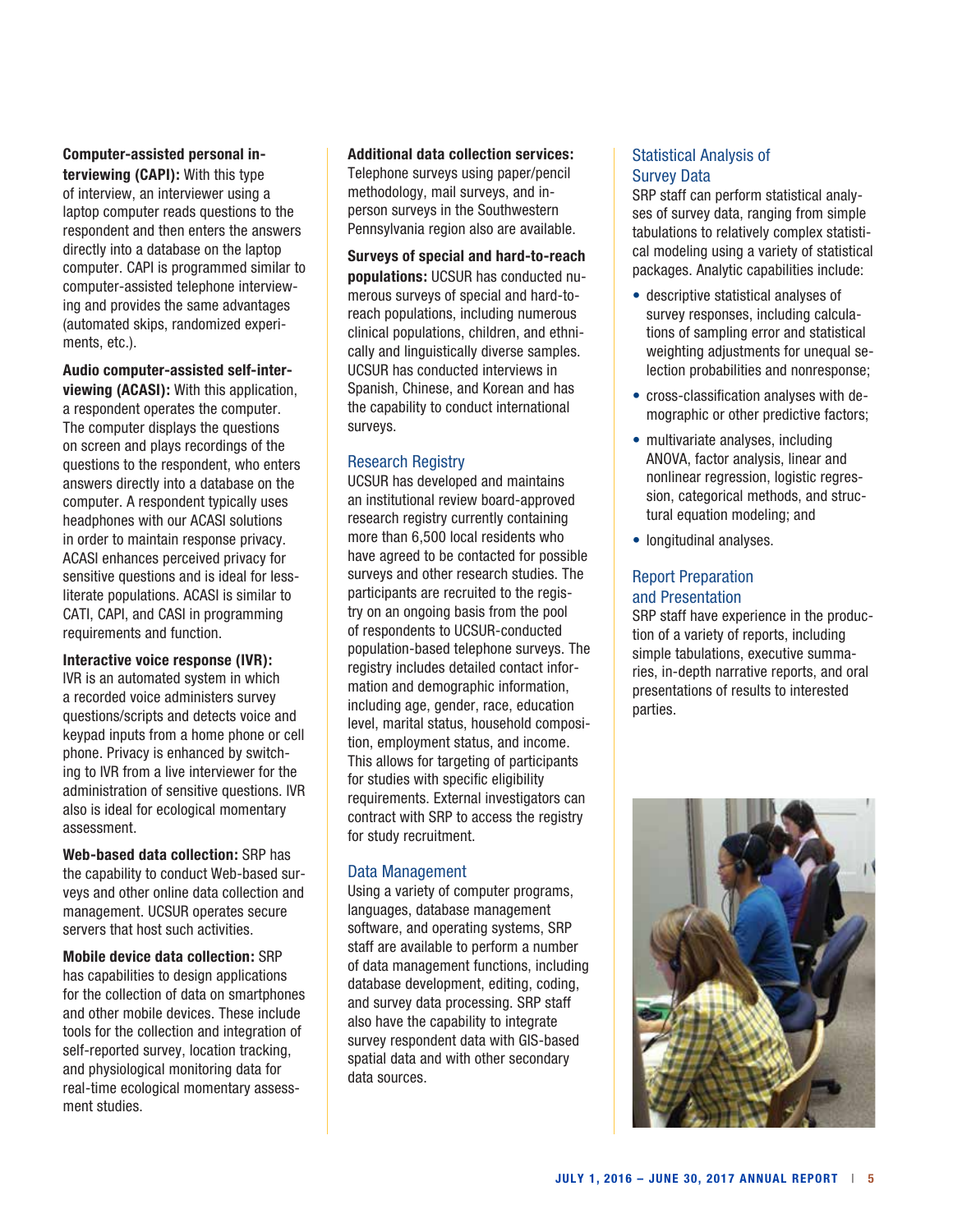# **Urban and Regional Analysis Services**

UCSUR's Urban and Regional Analysis (URA) Program analyzes major economic and demographic trends in the Pittsburgh region in national and international contexts. URA brings together faculty, research staff, and graduate students to examine important urban and regional issues, with the results disseminated widely to state and regional policymakers, local officials, and community and economic development organizations. URA also partners with other researchers and organizations around the globe to advance urban and regional knowledge. URA's research extends from regional development to community change and examines their consequences for regional restructuring, equity implications, and policy analysis. In addition to the performance of the regional economy, specific strategic economic sectors are examined through in-depth studies and their implications for workforce development and job creation. The program also fosters the development of new methods of data collection and analysis. URA research is published in scholarly journals and technical reports and has been an important element of UCSUR's commitment to providing regional economic development analysis to both the academic community and the Pittsburgh region. Through URA's work, UCSUR is one of two research affiliates of the Pennsylvania State Data Center, the official source of demographic and economic data for the state.

#### Environmental Policy Analysis

In the spring of 2017, UCSUR initiated the Environmental Policy Analysis program led by Michael Blackhurst. The Environmental Policy Analysis program integrates engineering and social science methods to addresses society's environmental challenges through open-source publications and decision support resources. The Environmental Policy Analysis program also serves to connect researchers at the University of Pittsburgh with sponsors and interests external to the University.

## The Pittsburgh Regional Economic Model

Regional economic models describe the flow of monetary and labor resources within and across both regions and economic sectors. They often are used to assess the economic and labor impacts of policy alternatives, such as tax revisions, economic development, large-scale infrastructure investment, and many other similar scenarios.

UCSUR uses software published by Regional Economic Models Inc. (REMI) to develop and maintain a regional economic model for Pittsburgh. Pittsburgh's REMI model is supported by UCSUR in partnership with the Southwestern Pennsylvania Commission, which uses REMI for planning transportation infrastructure. UCSUR has more than 25 years of experience applying the model to the Pittsburgh region. Previous applications of Pittsburgh's REMI model include economic, population, and labor forecasting and regional economic impact analysis.

## Western Pennsylvania Regional Data Center

The Western Pennsylvania Regional Data Center supports key community initiatives by making public information easier to find and use. The data center provides a technological and legal infrastructure for data sharing to support a growing ecosystem of data providers and users. The data center maintains Allegheny County and the City of Pittsburgh's open data portal and provides a number of services to data publishers and users. The data center also hosts data sets from these and other public sector agencies, academic institutions, and nonprofit organizations. The data center is managed by UCSUR and is a partnership of the University, Allegheny County, and the City of Pittsburgh. The data center is made possible through support provided by the Richard King Mellon Foundation, the Heinz Endowments, and the University of Pittsburgh.

## Southwestern Pennsylvania Community Profiles

Southwestern Pennsylvania Community Profiles (SWPA Community Profiles) are a new way to collect, analyze, and understand information across a range of domains to look at our neighborhoods and communities in a comprehensive data fashion. SWPA Community Profiles present community data and indicators in a series of interactive tables and maps. With data and indicators from local, state, and federal government sources, along with a select set of other databases, SWPA Community Profiles allow users to understand and visualize data along a range of geographic areas in our communities and region. Data are organized along 11 domains: Arts and Culture, Demographics, Economy, Education, Environment, Governance and Civic Vitality, Health, Housing and Properties, Human Services, Public Safety, and Transportation. Within each domain is important information in understanding the changes, trends, and developments that are affecting our local areas. Data are available by different geographies, from county and municipal levels down to neighborhood and census tract and block groupings.

## Regional Indicators Project: PittsburghTODAY.org

PittsburghTODAY.org is an in-depth journalism and regional indicators program that compares Greater Pittsburgh with 14 other regions on hundreds of measures. The statistical indicators provide reliable and timely information that show this region's strengths and weaknesses and how it compares with other regions. Additionally, PittsburghTODAY.org undertakes in-depth journalistic projects in subjects that are important to the region's future.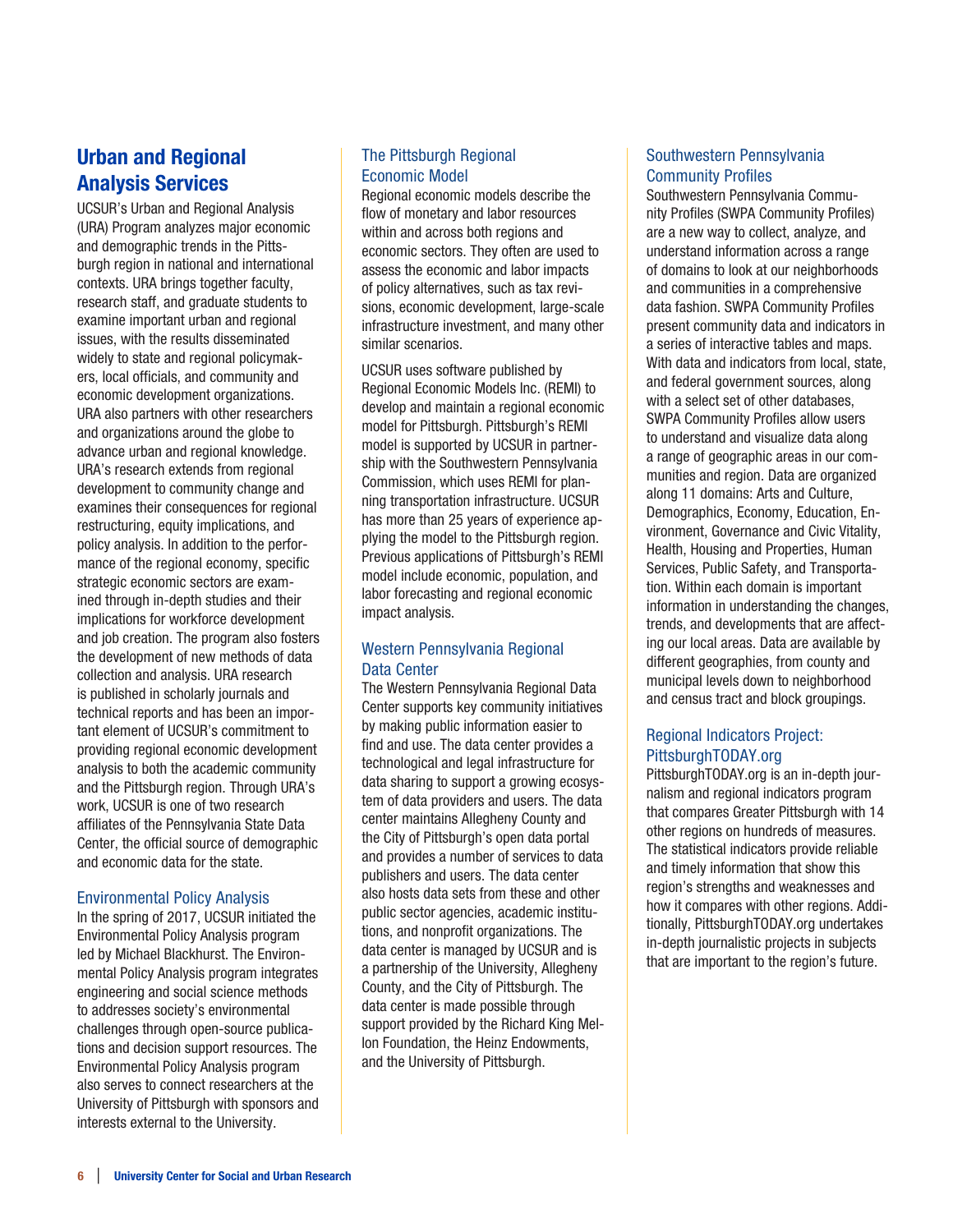#### *Pittsburgh Economic Quarterly*

UCSUR publishes *Pittsburgh Economic Quarterly* (PEQ) to support organizations and staff involved with economic development throughout the region. PEQ highlights important economic and demographic trends that impact the regional economy and the competitiveness of the regional economy. PEQ is an extension of the continuing work done at UCSUR. Each issue includes the latest data on regional employment and economic conditions. Feature articles cover a variety of issues relating to the regional economy and how it is changing along with analyses of other economic and social factors that directly impact the future of the region. A significant number of positive responses to PEQ have resulted in substantial press coverage, and the publication has filled a major need in the region for the ongoing study of current economic trends. Recent issues of PEQ have addressed change in the city of Pittsburgh, lead in drinking water, the role of libraries as all-purpose education hubs, the use of 311 requests as a measure of conditions in city neighborhoods, and trends in mining employment and industry in Pennsylvania.

| SETTEMBER 2017<br>University of Pittsburgh<br><b>Pittsburgh Economic Quarterly</b><br>University Center for Social and Urban Research (UCSUR)<br>Profiles of Change in the City of Pittsburgh<br>gains, but only minimal population decline has<br>by Christopher Brient<br>been reported in subsequent years. Between 2010<br>UCSUR has released a new report summarizing<br>and 2016, Census Burgau estimates show that the<br>recent demographic trends impacting the City of<br>city's population declined from 305,760 to 303,625,<br>Pittsburgh and the pattern of change within the<br>on overage annual population decline of less than<br>city. Using multiple years of data from the U.S.<br>0.1%, the slowest rate of population decline in<br>Census Bureau's American Community Survey<br>(ACS), a profile of change is compiled for the<br>more than six decades.<br>Recent stability in the City of Pittsburgh's overall<br>City of Patsburgh and each of its component<br>population level contrasts with continuing change<br>in the characteristics of city residents-change<br>neighborhoods.<br>Historical population data typically che the city's<br>that can be described using data from ACS. ACS<br><b>Inside This Issue</b><br>peak population as the 676,806 residents enumer-<br>uses a series of monthly samples to produce<br>ated in the 1950 decennial census, with criticing<br>estimates of a broad range of socioeconomic<br>decline recorded in all subsequent decades. In<br>variables for all areas within the United States. For<br>WPRDC a Partner in 2017<br>contrast with that long-term decline, the city's<br>geographic areas with a population larger than<br>National Leadership Grant<br>population has remained relatively stable since<br>65,000, ACS produces annual updates of popula-<br>2010. The most recent data from the Census<br>tion characteristics. For small geographic areas,<br>Bureau's Population Estimates Program (PEP)<br>including census tracts and block groups. ACS<br>show that the city's population increased slightly<br><b>UCSUR Personnel</b><br>reports data aggregated over five years of survey<br>between 2010 and 2011 for the first time in several<br>Administrator Receives<br>responses. City of Pittsburgh neighborhoods<br>Diversity Continentials  6<br>decades. More recent population estimates do<br>*** continued on page 4<br>not indicate that the city sustained population<br>.<br>Parameteria de la proposició de la proposició de la proposició de la proposició de la proposició de la proposi<br>Urban and Regional Brown<br>Reg Seminar Series Fall<br>2017 Eyerts<br>2017 Manners Award Recipients<br>RE exercises, techniques, and methods with the<br>goal of ultimately developing an optimal exercise<br>UCSUR has announced the winners of the 17th<br>physiology-based training intervention (EP11).<br>Annual Faculty Development Awards." This year<br>Wright's project will use ecological momentary<br>two grants were awarded to Courtenay Dunn-<br>assessment (EMA) techniques and passive<br>Lewis, PhD. Visiting Assistant Professor of Sports<br>sensing via smamphones to study the dynamic<br>Medicine and Nutrition in the Department of<br>processes of stress and responses to that stress<br>Health and Physical Activity at the University of<br>and how levels of personality disorder (PD) traits<br>Pittsburgh, and Aldan G.C. Wright, PhD, Assistant<br>amplify or dampen those processes. Over the<br>Professor in the Department of Psychology at the<br>course of two weeks, the project will follow a<br>University of Pittsburgh-<br>group of individuals with a range of personality<br>Dunn-Lewis' proposed project will examine social.<br>disorder traits using smartphones to intensively<br>structural, and personal barriers and facilitaters<br>sample their stressors, behaviors, and social<br>to entragement in resistance exercise (RE) among<br>older adults. The project will explore enjoy- |                                                       |
|-----------------------------------------------------------------------------------------------------------------------------------------------------------------------------------------------------------------------------------------------------------------------------------------------------------------------------------------------------------------------------------------------------------------------------------------------------------------------------------------------------------------------------------------------------------------------------------------------------------------------------------------------------------------------------------------------------------------------------------------------------------------------------------------------------------------------------------------------------------------------------------------------------------------------------------------------------------------------------------------------------------------------------------------------------------------------------------------------------------------------------------------------------------------------------------------------------------------------------------------------------------------------------------------------------------------------------------------------------------------------------------------------------------------------------------------------------------------------------------------------------------------------------------------------------------------------------------------------------------------------------------------------------------------------------------------------------------------------------------------------------------------------------------------------------------------------------------------------------------------------------------------------------------------------------------------------------------------------------------------------------------------------------------------------------------------------------------------------------------------------------------------------------------------------------------------------------------------------------------------------------------------------------------------------------------------------------------------------------------------------------------------------------------------------------------------------------------------------------------------------------------------------------------------------------------------------------------------------------------------------------------------------------------------------------------------------------------------------------------------------------------------------------------------------------------------------------------------------------------------------------------------------------------------------------------------------------------------------------------------------------------------------------------------------------------------------------------------------------------------------------------------------------------------------------------------------------------------------------------------------------------------------------------------------------------------------------------------------------------------------------------------------------------------------------------------------------------------------------------------------------------------------------------------------------------------------------------------------------------------------------------------------------------------------------------------------------------------------------------------------------------------------------------------------------------------------------------------------------------------------------------------------------------------------------------------------------------------------------------------------------------------------------------------------------|-------------------------------------------------------|
|                                                                                                                                                                                                                                                                                                                                                                                                                                                                                                                                                                                                                                                                                                                                                                                                                                                                                                                                                                                                                                                                                                                                                                                                                                                                                                                                                                                                                                                                                                                                                                                                                                                                                                                                                                                                                                                                                                                                                                                                                                                                                                                                                                                                                                                                                                                                                                                                                                                                                                                                                                                                                                                                                                                                                                                                                                                                                                                                                                                                                                                                                                                                                                                                                                                                                                                                                                                                                                                                                                                                                                                                                                                                                                                                                                                                                                                                                                                                                                                                                                                     |                                                       |
|                                                                                                                                                                                                                                                                                                                                                                                                                                                                                                                                                                                                                                                                                                                                                                                                                                                                                                                                                                                                                                                                                                                                                                                                                                                                                                                                                                                                                                                                                                                                                                                                                                                                                                                                                                                                                                                                                                                                                                                                                                                                                                                                                                                                                                                                                                                                                                                                                                                                                                                                                                                                                                                                                                                                                                                                                                                                                                                                                                                                                                                                                                                                                                                                                                                                                                                                                                                                                                                                                                                                                                                                                                                                                                                                                                                                                                                                                                                                                                                                                                                     |                                                       |
|                                                                                                                                                                                                                                                                                                                                                                                                                                                                                                                                                                                                                                                                                                                                                                                                                                                                                                                                                                                                                                                                                                                                                                                                                                                                                                                                                                                                                                                                                                                                                                                                                                                                                                                                                                                                                                                                                                                                                                                                                                                                                                                                                                                                                                                                                                                                                                                                                                                                                                                                                                                                                                                                                                                                                                                                                                                                                                                                                                                                                                                                                                                                                                                                                                                                                                                                                                                                                                                                                                                                                                                                                                                                                                                                                                                                                                                                                                                                                                                                                                                     |                                                       |
| context in daily life as it is lived. Participants will<br>*** continued on page 2                                                                                                                                                                                                                                                                                                                                                                                                                                                                                                                                                                                                                                                                                                                                                                                                                                                                                                                                                                                                                                                                                                                                                                                                                                                                                                                                                                                                                                                                                                                                                                                                                                                                                                                                                                                                                                                                                                                                                                                                                                                                                                                                                                                                                                                                                                                                                                                                                                                                                                                                                                                                                                                                                                                                                                                                                                                                                                                                                                                                                                                                                                                                                                                                                                                                                                                                                                                                                                                                                                                                                                                                                                                                                                                                                                                                                                                                                                                                                                  |                                                       |
|                                                                                                                                                                                                                                                                                                                                                                                                                                                                                                                                                                                                                                                                                                                                                                                                                                                                                                                                                                                                                                                                                                                                                                                                                                                                                                                                                                                                                                                                                                                                                                                                                                                                                                                                                                                                                                                                                                                                                                                                                                                                                                                                                                                                                                                                                                                                                                                                                                                                                                                                                                                                                                                                                                                                                                                                                                                                                                                                                                                                                                                                                                                                                                                                                                                                                                                                                                                                                                                                                                                                                                                                                                                                                                                                                                                                                                                                                                                                                                                                                                                     |                                                       |
|                                                                                                                                                                                                                                                                                                                                                                                                                                                                                                                                                                                                                                                                                                                                                                                                                                                                                                                                                                                                                                                                                                                                                                                                                                                                                                                                                                                                                                                                                                                                                                                                                                                                                                                                                                                                                                                                                                                                                                                                                                                                                                                                                                                                                                                                                                                                                                                                                                                                                                                                                                                                                                                                                                                                                                                                                                                                                                                                                                                                                                                                                                                                                                                                                                                                                                                                                                                                                                                                                                                                                                                                                                                                                                                                                                                                                                                                                                                                                                                                                                                     |                                                       |
|                                                                                                                                                                                                                                                                                                                                                                                                                                                                                                                                                                                                                                                                                                                                                                                                                                                                                                                                                                                                                                                                                                                                                                                                                                                                                                                                                                                                                                                                                                                                                                                                                                                                                                                                                                                                                                                                                                                                                                                                                                                                                                                                                                                                                                                                                                                                                                                                                                                                                                                                                                                                                                                                                                                                                                                                                                                                                                                                                                                                                                                                                                                                                                                                                                                                                                                                                                                                                                                                                                                                                                                                                                                                                                                                                                                                                                                                                                                                                                                                                                                     | ability, tolerability, and acceptability of different |

#### Geographic Information System (GIS)

Geographic information systems visualize and analyze spatial trends in data. UCSUR staff have decades of leadership experience using GIS systems to manage and analyze spatial data, including executing original research and providing data publishing, technical assistance, online decision support, and data educational and training. Our staff have led GIS-driven projects across a diversity of domains, including environmental policy, health care, land use and housing policy, and public health. Exemplary recent projects include the Western Pennsylvania Regional Data Center and Southwestern Pennsylvania Community Profiles.

## **Gerontology Services**

The Gerontology Program at UCSUR has been conducting federally funded research on critical issues related to health, aging, and family caregiving for more than 25 years. Much of what is known about living with different illnesses has resulted from medical and psychological research such as that conducted in our program. This program is recognized as one of the leading social gerontology research programs in the nation. Program faculty and staff play an active role in developing proposals for research focused on psychosocial, behavioral, cognitive, and physical aspects of aging. Our principal goals are to do the following:

• Stimulate training in and the development of externally funded research in six areas:

1. physical and mental health of older adults

2 use of technology to improve older adults' quality of life

- 3. work and retirement
- 4. aging and social institutions
- 5. socialization and social support
- 6. cultural differences and aging
- Operate as the information hub for interdisciplinary aging-related research

and training resources throughout the **University** 

• Assist in the development of new gerontological and service programs that serve the research and training missions of the University

#### Graduate Certificate in Gerontology

This educational program is designed to serve individuals from diverse educational, employment, and professional backgrounds who are interested in acquiring basic knowledge about gerontology and geriatrics and specialized knowledge of aging and aging processes. Students may focus broadly on a course of study in a general multidisciplinary track offered both on campus as well as through Pitt-Online. They also may select specialty tracks focused on prevention and healthy aging, dentistry, gerontechnology, law, mental health, nursing, occupational therapy/rehabilitation, public health, and social work. Whether their goal is to gain credentials and skills for a competitive advantage in the marketplace or to enhance their understanding of aging to inform the delivery of services, programs, or products, students may enroll in this certificate program alone or may pursue the certificate in conjunction with a degree program. Credits earned for the certificate often may be applied toward a degree program. Information about the Graduate Certificate in Gerontology can be found at www.ucsur.org/gerontologycertificate.

#### Technology and Aging

A major research project led by the Gerontology Program focuses on how and why community-residing older adults, particularly those with limited access to personal computers and mobile devices, use multiuser health kiosks located in congregate settings to self-monitor and manage several aspects of their health. In addition to tracking user engagement with the assessment and intervention features of the kiosk, the project explores health services use during the 18 months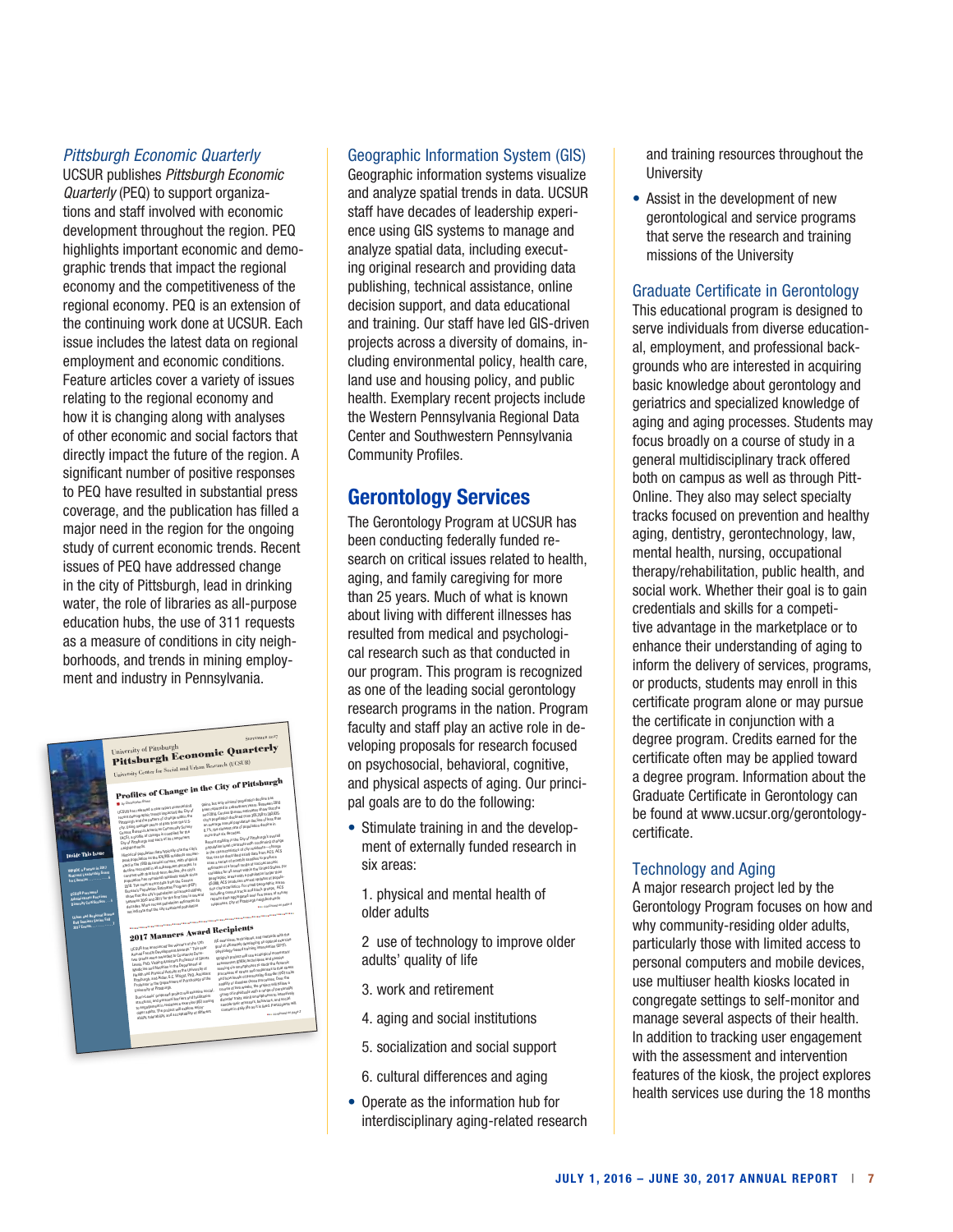of study participation and promotes patient/provider communication regarding personal health and family caregiving concerns. This project is supported by the Agency for Healthcare Quality and Research and involves multidisciplinary collaboration among researchers from several universities in the fields of health professions, social sciences, engineering, computer science, and informatics

#### Geriatric Education

The Geriatric Education Center of Pennsylvania, based at UCSUR, leads a consortium comprising the University of Pittsburgh, VA Pittsburgh Healthcare System, Pennsylvania State University Center on Healthy Aging, and the Aging Institute of UPMC Senior Services and the University of Pittsburgh. Six initiatives provide training and resources to professional and paraprofessional health care providers, older adults, and family caregivers. Funded by the Health Resources and Services Administration, these initiatives address several regional needs and national directives regarding geriatric education:

- Improving the care of elderly veterans through education of primary care providers and family members
- Transforming clinical training for Alzheimer's disease and related disorders and providing training to health and social services professionals in rural and underserved urban areas
- Advancing dementia care competency and preparedness across disciplines in multiple primary care settings
- Improving mental health care for older adults in primary care settings
- Improving healthy lifestyles of older adults by training health and social service providers to implement preventive interventions for older adults in community settings
- Establishing a regional communitybased outreach and resource center

# **Qualitative Data Analysis Services**

The Qualitative Data Analysis Program (QDAP) at UCSUR provides a resource to the University community in all aspects of qualitative data collection and analysis. Experienced QDAP staff can carry out or assist with all phases of a qualitative research project, including study design, project management and coordination, data collection utilizing interviews, focus groups, document or Web site analysis, audio and video transcription, data coding and analysis, and results reporting.

#### Data Collection and Management

QDAP staff have the expertise to collect and manage a range of qualitative data using a variety of methods and sources. This includes conducting in-depth interviews and cognitive interviews; facilitating focus groups; and collecting qualitative data from both traditional and innovative sources, such as document and textual material; videos; images and other visual material; and Web sources such as Web sites, blogs, and e-mails. QDAP provides high-quality transcription of audio and video recordings for further analysis. QDAP staff can provide management services ranging from full project management to assistance in the management of data collection, including recruitment, screening, and scheduling of participants, depending on project needs. Using qualitative data analysis and management software, QDAP staff also can organize and manage qualitative data in preparation for analysis.

#### Value-added Coding

Accurate and reliable coding is central to qualitative and mixed-methods analysis. QDAP offers a rigorous approach to analyzing a variety of qualitative materials. Experienced coders deliver the data you need in a timely and expert manner from a wide variety of sources. Original material for analysis might include in-depth interviews, open-ended survey answers, field notes, transcripts from focus groups, blogs, e-mails, Web site content, videos and images, results from database searches (such as LexisNexis), congressional testimony, historical texts, and a host of other unstructured but digitized data sets. QDAP staff work with your research team to craft an analysis plan and codebook with a tailored methodology designed to code the material for key concepts and relationships. Multiple coders can quickly and reliably extract the data you need to reach valid inferences.

QDAP employs University of Pittsburgh students and UCSUR professional staff trained in data collection and using qualitative analysis software. We maintain a 15-station transcription and qualitative data coding lab that uses Olympus transcription software; ATLAS.ti, a widely used qualitative data analysis software package that supports project management, enables multiple coders to collaborate on a single project, and generates output that facilitates the analysis process; NVivo, another widely used qualitative data analysis software package; Transana, a video coding software package; and a specialized in-house program for quality control that calculates inter-coder reliability statistics and simplifies adjudication of coder disagreement. In addition, we offer training seminars and one-on-one training sessions for faculty, staff, and students in using ATLAS.ti, NVivo, and Transana.

#### Services Provided:

- Study design, management, and coordination
- Interviewer training and management
- Participant recruitment
- Data collection, including focus group facilitation, in-depth interviewing, cognitive interviewing, and document analysis
- Transcription of audio and video recordings
- Data preparation, cleaning, and management
- Codebook development and testing
- Coding and coding adjudication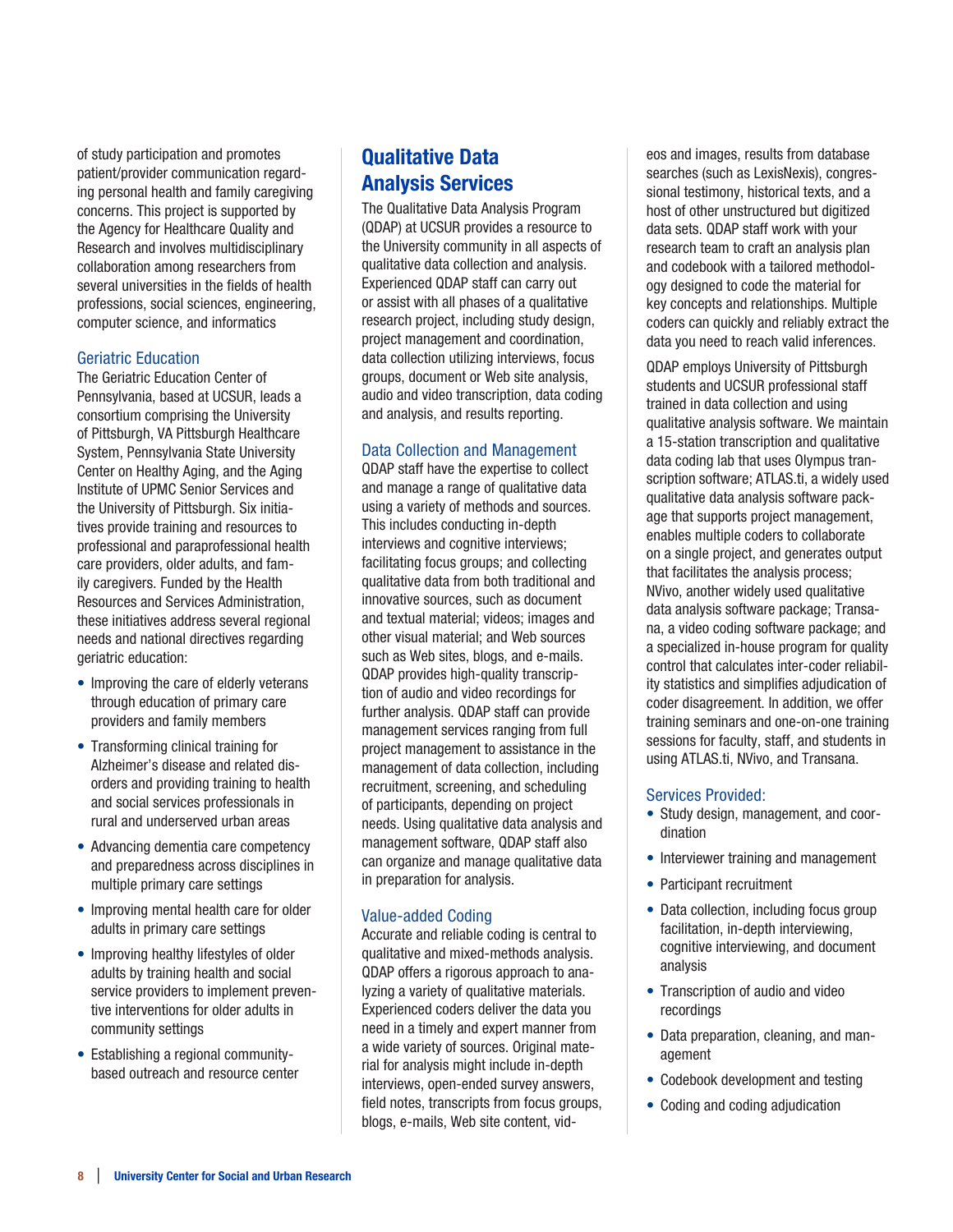- Coder reliability and validity reporting
- Results analysis and expression
- Software training for qualitative data analysis software (ATLAS.ti, NVivo, Transana)

## **Acquisition and Management of Secondary Data**

UCSUR provides assistance for secondary data acquisition and management to the academic community and to the Pittsburgh region as a whole. As an affiliate of the Pennsylvania State Data Center, the official source of demographic and economic data for the state, UCSUR is a repository for electronic and printed census information, including Census 2010 data. UCSUR also acquires and maintains a variety of government statistics, economic and labor market data, and other types of secondary information on a regular basis. This information is available to the academic community and to the general public.

The data acquisition and management services UCSUR provides include:

- assistance in acquiring secondary data stored at UCSUR to interested individuals and organizations;
- assistance in locating and acquiring a variety of other types of secondary information;
- expertise in and consultation on the appropriate use and understanding of various secondary data sources; and
- evaluation and interpretation of policyrelevant secondary information data for government, business, labor, media, and other organizations.

UCSUR also conducts demographic, economic, and policy research and analysis and reports on secondary data and data trends relevant to the Pittsburgh region, both alone and in combination with various primary data sources. This research is reported through a number of venues, including research reports and

newsletters, such as *Pittsburgh Economic Quarterly*, and up-to-date neighborhood information on the UCSUR Web site (ucsur.pitt.edu).

# **Information Technology Infrastructure**

UCSUR's Technology Services unit provides robust data management systems and services for our programs and clients. These systems and services focus on high levels of security, data integrity, reliability, and performance. UCSUR partners with Pitt's Computing Services and Systems Development and cloud-based services from Oracle, Google, and Amazon. These relationships enhance our capability to use modern computing technologies, deploy enterprise quality software, implement contemporary security protocols, and leverage protective network infrastructures. These vital partnerships enable UCSUR to provide staff and researchers with the tools needed to meet critical project requirements. These alliances also allow UCSUR to meet strict data integrity, security, and privacy demands of entities such as institutional review boards and the federal government.

UCSUR's Technology Services unit also supports the latest data mining and data analytics software/techniques helping researchers to identify relationships and draw conclusions from collected data. This integrated, data-based analytical methodology is fundamental to research conducted and supported by UCSUR's interdisciplinary research team.

# **Program Evaluation Services**

UCSUR can assist individuals at the University of Pittsburgh and community agencies with their program evaluation needs. We provide assistance in developing and designing evaluation plans, collecting and analyzing data, and writing evaluation reports. Depending on the focus of the project, these services can be provided by the Survey Research Program, Qualitative Data Analysis Program,

Urban and Regional Analysis Program, or Gerontology Program.

UCSUR's interdisciplinary staff members have evaluation experience in a wide range of content areas, including social service programs, behavioral and mental health services, public health programs, and educational services. UCSUR has conducted evaluations on family support, home visiting, after-school and youth development, conflict resolution, developmental disabilities, maternal and child health, fatherhood, and parent education programs, among many others.

In addition, UCSUR has expertise in developing and implementing management information systems and needs assessments. UCSUR provides training and technical assistance to increase the capacity of staff to carry out evaluations, either independently or in collaboration with program evaluation specialists.

Specific evaluation services offered include:

- development of evaluation designs, including process and outcome evaluations;
- assistance with program design, focusing on connecting program activities to expected outcomes (program logic models);
- needs assessments;
- selection of appropriate outcomes and measurement methods;
- identification of assessment instruments;
- development of surveys for program evaluation;
- data analysis consultation and research design; and
- referral to evaluation consultants with expertise in specific content areas.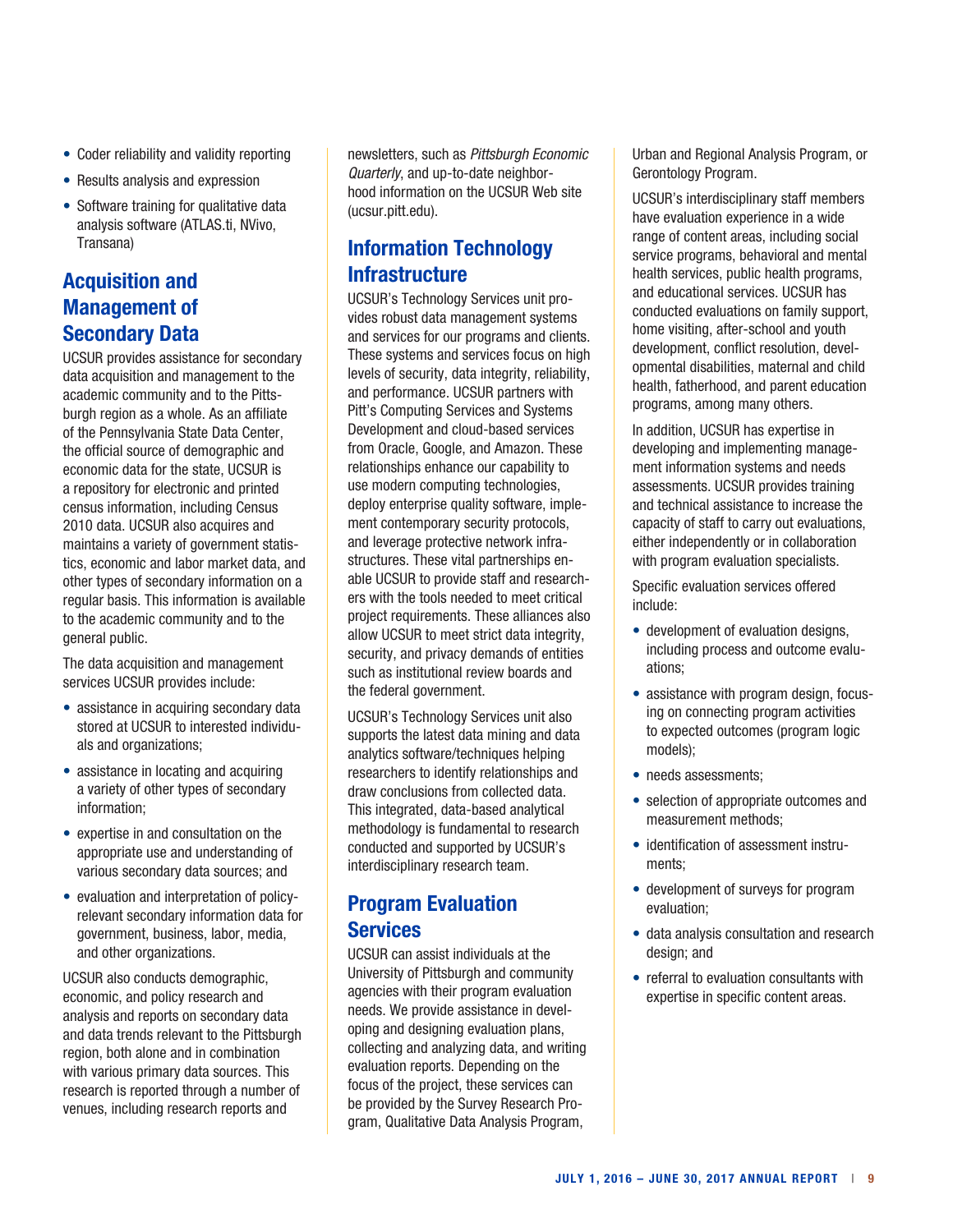# **Faculty Development Awards**



Steven D. Manners

## **2017 Awardees:**

Courtenay Dunn-Lewis, Department of Health and Physical Activity

Aidan Wright, Department of Psychology

## **Previous Awardees:**

**2016:** Anthony Kontos, Department of Orthopaedic Surgery

Victoria Shineman, Department of Political Science

Alicia Sufrinko, Department of Orthopaedic Surgery

**2015:** Carissa Low, University of Pittsburgh Cancer Institute

Elizabeth Votruba-Drzal, Department of Psychology

**2014:** Anthony Fabio, Department of Epidemiology

Dara Mendez, Department of Epidemiology

Lyn Robertson, Department of Medicine

**2013:** Brian Beaton, School of Computing and Information

Rosta Farzan, School of Computing and Information

Kathryn Monahan, Department of **Psychiatry** 

Ming-Te Wang, Department of Psychology in Education

**2012:** Nicholas Castle, Department of Health Policy and Management

In memory of Steven D. Manners, who began working at the Center in 1974 and served as its assistant director from 1989 until his death in September 2000, and in recognition of his contributions to the Center and the University community, UCSUR initiated a faculty development awards program. UCSUR annually offers two awards of up to \$10,000 each. Faculty may apply for awards in two categories: (1) Research Development Grants to support pilot research in the social, behavioral, and policy sciences and (2) Infrastructure Development Awards aimed at enhancing faculty capabilities to carry out interdisciplinary research in the social, behavioral, and policy sciences.

**2011:** Jane Clougherty, Department of Environmental and Occupational Health

Fengyan Tang, School of Social Work

**2010:** Shanti Gamper-Rabindran, Graduate School of Public and International Affairs

Jennifer H. Lingler, Department of Health and Community Systems

Werner Troesken, Department of Economics

Jennifer Nicoll Victor, Department of Political Science

Randall Walsh, Department of Economics

**2009:** Irina Murtazashvili, Department of Economics

Brian A. Primack, Departments of Medicine and Pediatrics

**2008:** Peter J. Gianaros, Department of Psychiatry

J. Richard Jennings, Department of **Psychiatry** 

Keith Morgenlander, Department of Medicine

**2007:** Patricia Isabel Documet, Department of Behavioral and Community Health Sciences

Jeffrey Shook, School of Social Work Michael Vaughn, School of Social Work

**2006:** Shanti Gamper-Rabindran, Graduate School of Public and International Affairs

Larissa Myaskovsky, VA Pittsburgh Healthcare System

Aaron Swoboda, Graduate School of Public and International Affairs

**2005:** Charlotte Brown, Center on Race and Social Problems

Bruce S. Ling, Institute for Doctor-Patient Communication

Eva Marie Shivers, Department of Psychology in Education

**2004:** Ellen Olshansky, Department of Health and Community Systems

Seung-Hyun Yoo, Department of Behavioral and Community Health Sciences

Susan Zickmund, Department of Medicine

**2003:** Lisa Brush, Department of Sociology

William Klein, Department of Psychology

 Audrey Murrell, Joseph M. Katz Graduate School of Business

Pamela Peele, Department of Health **Economics** 

Daniel Rosen, School of Social Work

Jeannette Trauth, Department of Behavioral and Community Health Sciences

**2002:** Scott F. Kiesling, Department of **Linguistics** 

Maureen Porter, Department of Administrative and Policy Studies

**2001:** Paul E. Griffiths, Department of History and Philosophy of Science

Miriam Hertz, Department of Health Information Management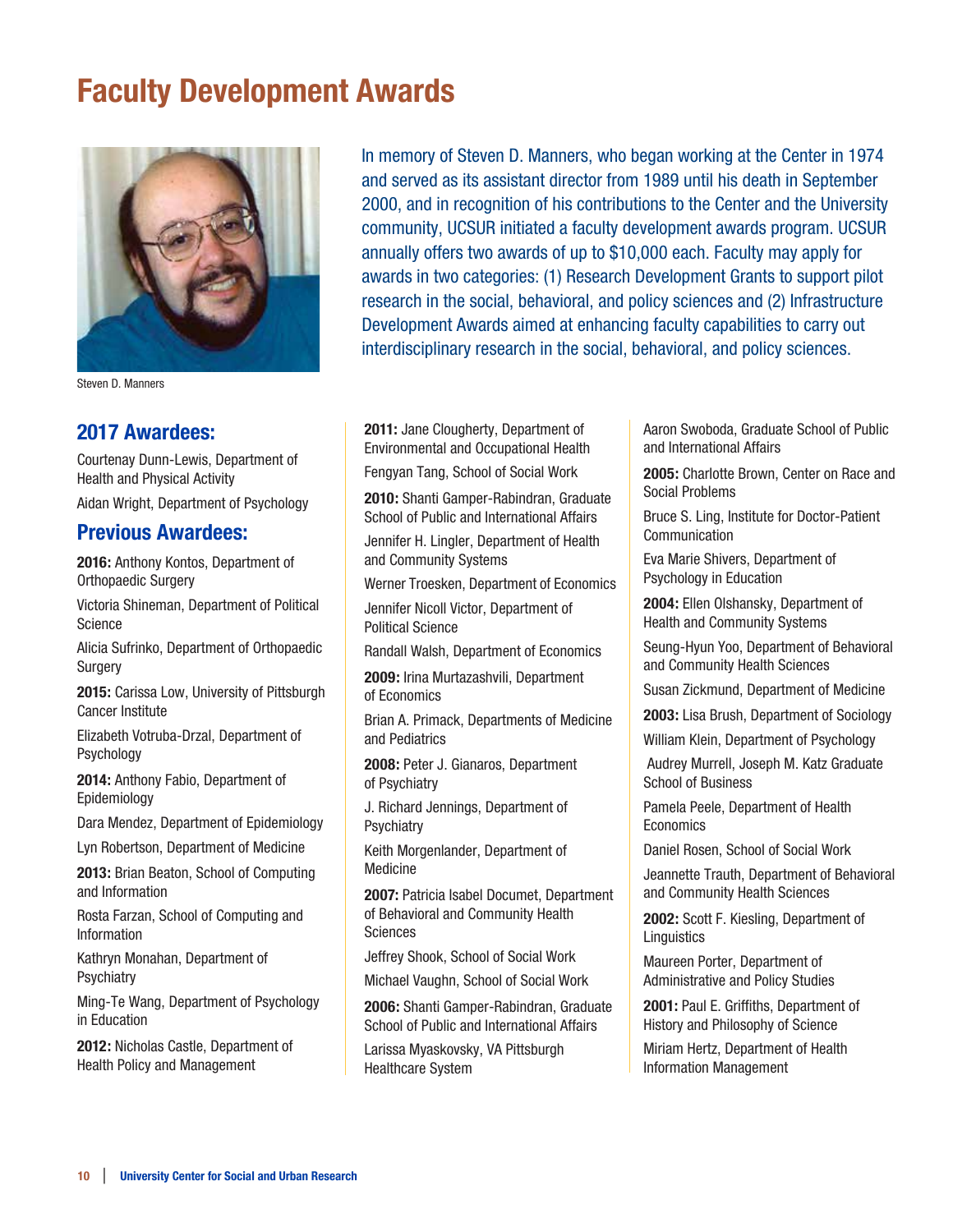# **Core Staff**

## **Administration**

Interim Director **Scott Beach**

Business Manager **Greg Six** 

**Administrators Anna Aivaliotis Donna M. King** 

Administrative Assistants **Philip Crain Carrie Rodzwicz**

## **Administration— Technology Services**

IT Director/Database Administrator **Robert Keene**

Systems Administrator **Eric Wolfe** 

Senior Research Programmer **David Walker** 

Research Programmers **Rhaven Nelson Steven Saylor** 

## **Survey Research**

Program Director **Scott Beach**

Research Associate **Donald Musa** 

Senior Research Specialist **Janet Schlarb**

Senior Fieldwork Supervisor **Lynda Connelly**

Fieldwork Supervisors **Olivia Kirsch Olivia Wilson**

Fieldwork Supervisors/ Research Specialists **Amber Barton Carrie Rodzwicz**

Research Specialist **Christine Byerly**

Research Specialists/Interviewers **Victoria Casilli Jane Dirks Patricia Lietz**

# **Urban and Regional Analysis**

Program Codirectors **Michael Blackhurst Sabina Deitrick\***

Regional Data Center Director **Robert Gradeck** 

Regional Economist **Christopher Briem**

Research Scientist **Colleen Cain**

Research Specialist **Elizabeth Monk** 

PittsburghTODAY Director **Douglas Heuck**

PittsburghTODAY Research Coordinator **Julia Fraser** 

## **Gerontology**

Program Director **Richard Schulz** 

Associate Program Director **Judith Matthews**

Associate Director, Geriatric Workforce Enhancement Program **John Hennon** 

Project Coordinators

**Jennifer Bissell Julie Klinger**

#### Research Interviewer **Sally Hostein**

# **Qualitative Data Analysis**

Interim Program Director **Laurel Person Mecca**

Research Specialists **David Halpern Kevan Schultz**

## **Generations Together**

Emeritus Director **Sally Newman**

Journal Editor **Rafael Engel\***

\*Indicates participating faculty, not UCSUR staff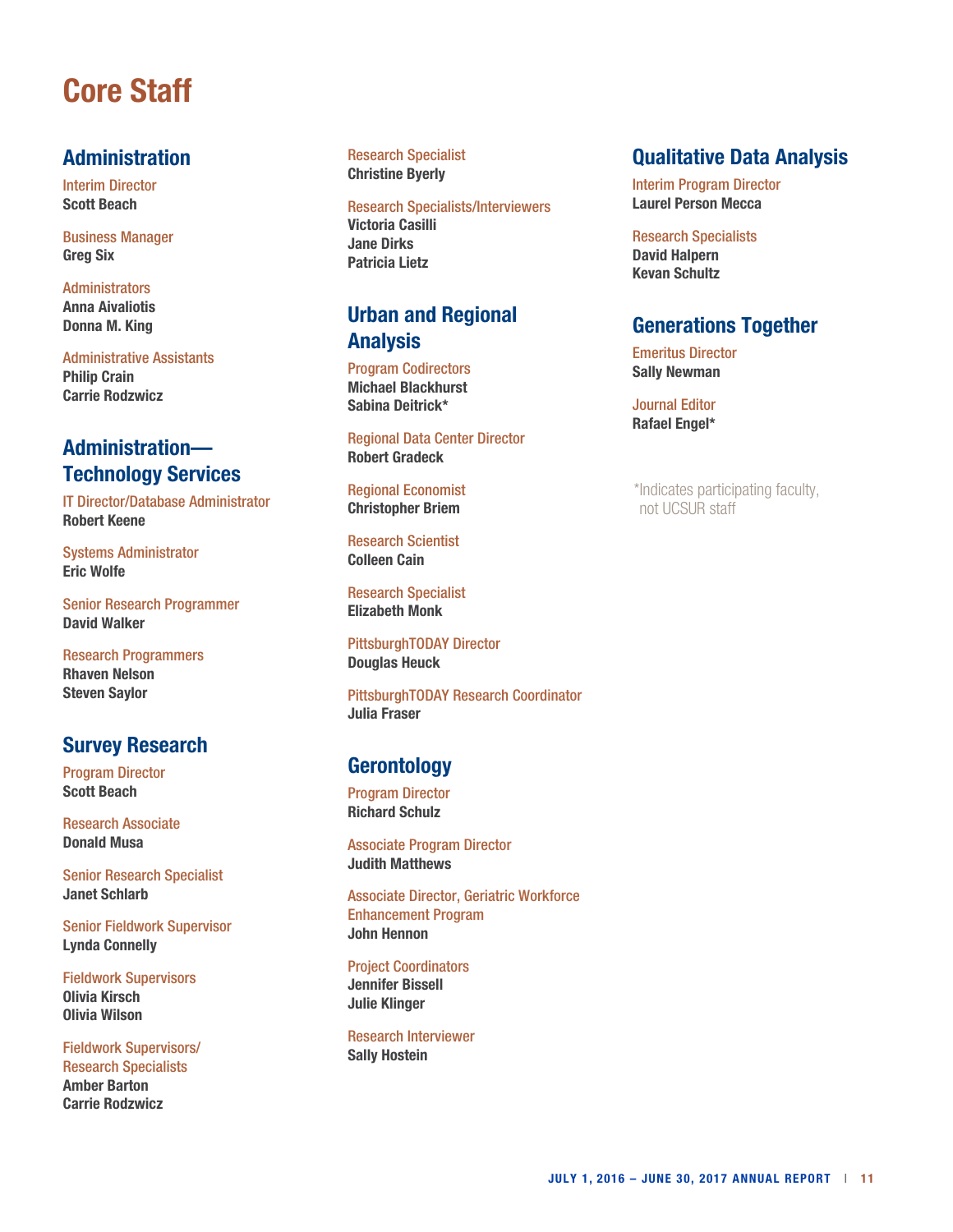# **Faculty Associates**

The following is a listing of current and former collaborators, representing numerous schools, departments, institutes, and centers.

Charles David Boucek *Anesthesiology* John P. Williams *Anesthesiology*

Gary M. Marsh *Biostatistics* Amber E. Johnson *Cardiology* Caitlin Bruce *Communication*

Alexandros Labrinidis *Computer Science* Rami Melhem *Computer Science* Daniel Mosse *Computer Science* Taieb Znati *Computer Science* Jeremy Kahn *Critical Care Medicine* Douglas White *Critical Care Medicine* James Guggenheimer *Dental Medicine* Mary Marazita *Dental Medicine* Robert Weyant *Dental Medicine* Linda DeAngelo *Education* Carl I. Fertman *Education* Michael Gunzenhauser *Education* Steven R. Lyon *Education* Maureen Porter *Education* Vince N. Mosesso, Jr. *Emergency Medicine* Paul M. Paris *Emergency Medicine* Brian Suffoletto *Emergency Medicine*

**Steven H. Belle** Joyce T. Bromberger *Epidemiology* Jane A. Cauley *Epidemiology* Andrea Kriska *Epidemiology* **William B. Kory** *Geography*<br>**Sabina Deitrick** *Graduate S.* 

Laurence A. Glasco *History* Edward K. Muller *History* Lisa S. Parker *Human Genetics*

Mary Besterfield-Sacre *Industrial Engineering* Terry Miller *Institute of Politics*

Steven Albert *Behavioral and Community Health Sciences* Jessica Griffin Burke *Behavioral and Community Health Sciences* Mary Hawk *Behavioral and Community Health Sciences* Edmund Ricci *Behavioral and Community Health Sciences* Richard Boyce *Biomedical Informatics* Melissa Bilec *Civil and Environmental Engineering* Kenneth Sochats *College of General Studies* Communication Science and *Disorders* J. Scott Yaruss *Communication Science and Disorders* Jane Clougherty *Environmental and Occupational Health* Graduate School of Public and *International Affairs* David Y. Miller *Graduate School of Public and International Affairs* Marcela Gonzalez Rivas *Graduate School of Public and International Affairs* Jennifer Brach *Health and Rehabilitation Sciences* Anthony Delitto *Health and Rehabilitation Sciences* Nicholas Castle *Health Policy and Management* Howard B. Degenholtz *Health Policy and Management* Everette James III *Health Policy and Management* Judith R. Lave *Health Policy and Management* **Health Policy and Management** Margaret Potter *Health Policy and Management* Jonathon Erlen *Health Sciences Library System* Rory Cooper *Human Engineering Research Laboratories* Anthony J. Silvestre *Infectious Diseases/Microbiology*

Ronald A. Brand *Law* Mary Crossley *Law* Vivian Curran *Law* Lawrence A. Frolik *Law* Alan Meisel *Law* Derek C. Angus *Medicine* Robert M. Arnold *Medicine* Sonya Borrero Michael Fine *Medicine* Wishwa Kapoor *Medicine* John Kellum, Jr. Katie Nason *Medicine* Anne B. Newman *Medicine* P. Sudhakar Reddy *Medicine* Linda Robertson *Medicine* Eric Rodriguez *Medicine* Robert E. Schoen *Medicine* Galen Switzer *Medicine* Debra K. Weiner *Medicine* **Catherine Bender** *Nursing*<br> **Lora E. Burke** *Nursing* Lora F. Burke Denise Charron-Prochownik *Nursing* Eileen Chasens *Nursing* **JiYeon Choi** *Nursing*<br>Rose E. Constantino *Nursing* **Rose E. Constantino** Annette DeVito Dabbs *Nursing* Heidi Donovan *Nursing* Willa M. Doswell **Nursing**<br>Jacqueline Dunbar-Jacob Nursing Jacqueline Dunbar-Jacob *Nursing* Sandra Engberg *Nursing* Judith A. Erlen *Nursing* Jennifer Hagerty Lingler *Nursing* Faith Luyster *Nursing* Ann M. Mitchell *Nursing* Lorraine Novosel *Nursing* Mijung Park *Nursing* Margaret Rosenzweig *Nursing* Elizabeth A. Schlenk *Nursing* Susan Sereika *Nursing* Paula Sherwood *Nursing* **Pamela Toto** *Occupational Therapy*<br> **Patricia Beeson** *Office of the Provost* Juan Manfredi *Office of the Provost* Mark Redfern *Office of the Provost* Alberta Sbragia *Office of the Provost* Edward Stricker *Office of the Provost* Bruce S. Rabin *Pathology* Parmjeet Randhawa *Pathology* Raymond Pitetti *Pediatrics* Dianna Ploof *Pediatrics* Kristin Ray *Pediatrics* Abhay Vats *Pediatrics*

Amber Barnato *Internal Medicine* Kathleen McTigue *Internal Medicine* Lawrence Feick *Katz Graduate School of Business* Carrie R. Leana *Katz Graduate School of Business* John E. Prescott *Katz Graduate School of Business* Richard Correnti *Learning Research and Development Center* Mary Kay Stein *Learning Research and Development Center* James M. Roberts *Magee-Women's Research Institute* **Office of the Provost** Selma F. Witchel *Pediatrics*

Pouran Famili *Periodontics* Olufunmilola Abraham *Pharmacy* Pam Smithburger *Pharmacy* James J. Irrgang *Physical Therapy* Andrew Lynch *Physical Therapy* Jessie VanSwearingen *Physical Therapy* Barry Ames *Political Science* Boris Birmaher *Psychiatry* Dana Bovbjerg *Psychiatry* David Brent *Psychiatry* Charlotte Brown *Psychiatry* Daniel Buysse *Psychiatry* Tammy Chung *Psychiatry* Duncan Clark *Psychiatry* Ronald Dahl *Psychiatry* Mary Amanda Dew *Psychiatry* Andrea Dimartini *Psychiatry* Linda J. Ewing *Psychiatry* Amy Herschell *Psychiatry* Jordan Karp *Psychiatry* Robert S. Marin *Psychiatry* Mike Marshal *Psychiatry* Karen A. Matthews *Psychiatry* Lisa A. Morrow *Psychiatry* Richard Morycz *Psychiatry* Edward P. Mulvey *Psychiatry* Vishwajit Nimgaonkar *Psychiatry* Paul Pilkonis *Psychiatry* Neal Ryan *Psychiatry* Sarah Stahl *Psychiatry* Peter Gianaros *Psychology* Christina Groark *Psychology* Thomas Kamarck *Psychology* John Levine *Psychology* Robert McCall *Psychology* Kathryn Roecklein *Psychology* Daniel Shaw *Psychology* Ralph Bangs *Social Work* Larry E. Davis *Social Work* Rafael J. Engel *Social Work* Rachel Fusco *Social Work* Catherine Greeno *Social Work* Helen Petracchi *Social Work* Mary Rauktis *Social Work* Tracy M. Soska *Social Work* **Hide Yamatani** Kathleen M. Blee *Sociology* Lisa D. Brush *Sociology* Waverly Duck *Sociology* Vijai P. Singh *Sociology*

Carolyn J. Carson *Urban Studies Program*

Steven E. Stern *Psychology-Johnstown* Dan Ding *Rehabilitation Science and Technology* Mary Goldberg *Rehabilitation Science and Technol- ogy* Daniel Hall *Surgery* James D. Luketich *Surgery*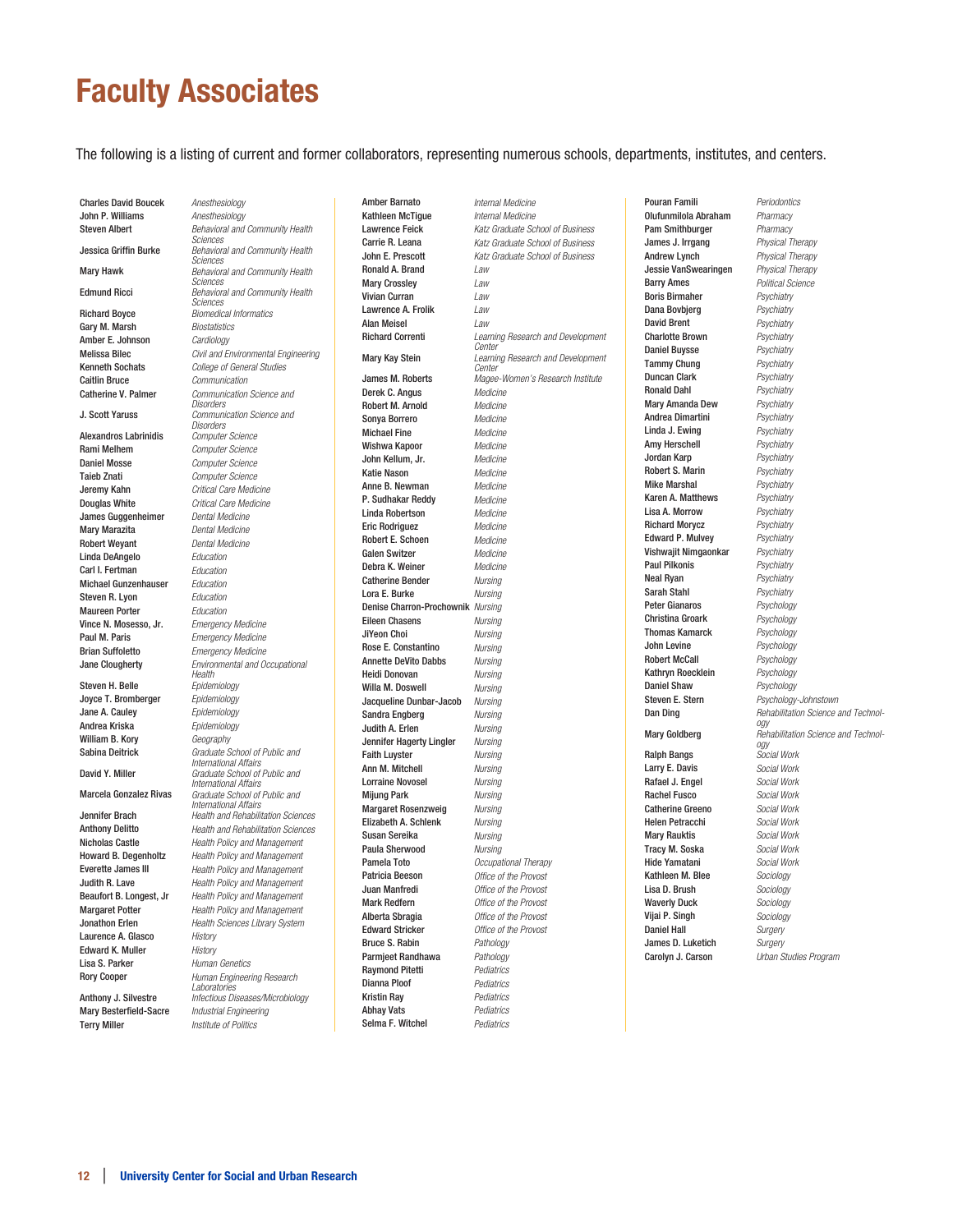# **Projects\***

## 10 Keys to Healthy Aging: An Innovative Community-based Program

**Principal** 

| .                     |                                                                                        |
|-----------------------|----------------------------------------------------------------------------------------|
| <b>Investigators:</b> | Scott Beach, SRP, UCSUR                                                                |
|                       | Robert Keene, SRP, UCSUR                                                               |
|                       | <b>Steven Albert, Department of Behavioral and Community</b><br><b>Health Sciences</b> |
| Funder:               | <b>Research Development Fund</b>                                                       |
| Period:               | 7/14-present                                                                           |
|                       | UCSUR is using an interactive voice response system to track balance, falls,           |

activity, and hospital visits monthly over the course of six months.

### Animal Ownership in Insecure Households

#### **Principal** Investigators: **Scott Beach,** *SRP, UCSUR* **Stephen Strotmeyer,** *SRP, UCSUR* **Mary Rautkis,** *School of Social Work Funder: Florence Stier Research Development Award Period: 1/17–12/19*

Assistance with a self-administered survey on tablets focused on the intersection of human and companion animal food insecurity

## Does Mindfulness Meditation Training Improve Social Relationship Functioning?

Principal

| rniigipai             |                                                                             |
|-----------------------|-----------------------------------------------------------------------------|
| <b>Investigators:</b> | <b>Scott Beach, SRP, UCSUR</b>                                              |
|                       | Janet Schlarb, SRP, UCSUR                                                   |
|                       | David Creswell, Carnegie Mellon University                                  |
| <i><b>Funder:</b></i> | National Institutes of Health                                               |
| Period:               | $9/15 - 8/20$                                                               |
|                       | Telephone recruitment of N=269 older adults for participation in a mindful- |

Employer Cohort Project

ness meditation training program

#### **Principal**

| <b>Investigators:</b> | <b>Scott Beach, SRP, UCSUR</b>                   |
|-----------------------|--------------------------------------------------|
|                       | <b>Rhaven Nelson, Technology Services, UCSUR</b> |
|                       | <b>Melanie Harrington, Vibrant Pittsburgh</b>    |
| <b>Funder:</b>        | Vibrant Pittsburgh                               |
| Period:               | $8/17 - 9/17$                                    |

Web-based data collection with large local employers about diversityrelated hiring and staffing and best practices regarding encouraging diversity in the workforce

## Enhancing Highland Park

#### Principal

| <b>Investigators:</b> | <b>Scott Beach, SRP, UCSUR</b>        |
|-----------------------|---------------------------------------|
|                       | Stephen Strotmeyer, SRP, UCSUR        |
|                       | Traci Jackson, Jackson/Clark Partners |
| Funder:               | City of Pittsburgh                    |
| Period:               | $5/16 - 7/16$                         |

Web survey of community members, park users, zoo visitors, and interested stakeholders about experiences, input, and opinions related to improving Heth's Run Valley

**Department of Medicine** 

## Esophageal Cancer Patient Survey

#### Principal

| <b>Investigators:</b> | Scott Beach, SRP, UCSUR       |
|-----------------------|-------------------------------|
|                       | Janet Schlarb, SRP. UCSUR     |
|                       | Katie Nason, Department of    |
| Funder:               | National Institutes of Health |
| Period:               | 9/13-present                  |

Telephone interviews of 200 patients either diagnosed with or at risk for esophageal cancer exploring risk factors and patient interactions with the health care system

## Experimental Study of Stress and DNA Damage in Humans: Mediators and Moderators

#### **Principal**

| <b>Investigators:</b> | Scott Beach, SRP, UCSUR                                          |
|-----------------------|------------------------------------------------------------------|
|                       | Janet Schlarb, SRP. UCSUR                                        |
|                       | <b>Dana Boybjerg, Department of Psychiatry</b>                   |
| <i><b>Funder:</b></i> | National Institutes of Health                                    |
| Period:               | $1/17 - 12/21$                                                   |
|                       | Described out of OOO concerns to constitute to be seen colorated |

Recruitment of 336 persons to participate in an experimental study looking at the effects of brief stresses on DNA in blood samples

## Factors Contributing to Oral Health Disparities in Appalachia

#### Principal

| <b>Investigators:</b> | Scott Beach, SRP, UCSUR                          |
|-----------------------|--------------------------------------------------|
|                       | Stephen Strotmeyer, SRP, UCSUR                   |
|                       | <b>Mary Marazita, Department of Oral Biology</b> |
| <b>Funder:</b>        | National Institutes of Health                    |
| Period:               | $4/11 - 6/21$                                    |

Conduct prenatal and 10 postbirth follow-up telephone interviews of 1,000 new mothers (500 in Pittsburgh and 500 in West Virginia) to explore factors related to childhood oral health disparities

\*In alphabetical order by UCSUR principal investigator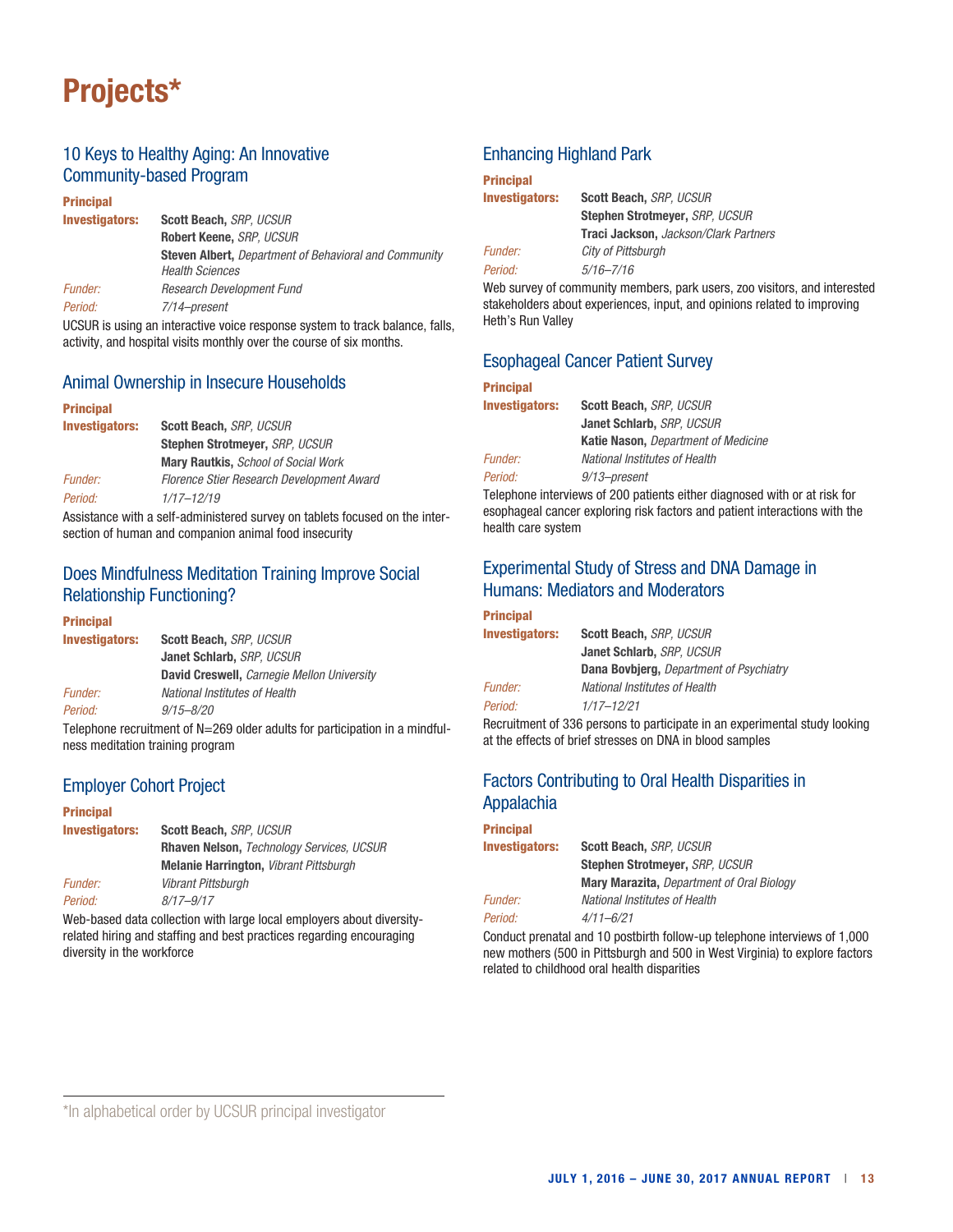## Healthy Steps for Older Adults: A Statewide (PA) Approach to Preventing Falls

#### Principal

| <b>Investigators:</b> | <b>Scott Beach, SRP, UCSUR</b>                                             |
|-----------------------|----------------------------------------------------------------------------|
|                       | Robert Keene, SRP, UCSUR                                                   |
|                       | <b>Steven Albert, Department of Behavioral and Community</b>               |
|                       | <b>Health Sciences</b>                                                     |
| <b>Funder:</b>        | <b>Research Development Fund</b>                                           |
| Period:               | 7/14-present                                                               |
|                       | HOOHD is using an interestive vales response system to treat belongs, fell |

UCSUR is using an interactive voice response system to track balance, falls, activity, and hospital visits monthly over the course of six months.

### Impact of Green Space Improvement on Physical Activity in a Low-income Community

#### Principal

| <b>Investigators:</b> | Scott Beach, SRP, UCSUR                  |
|-----------------------|------------------------------------------|
|                       | <b>Stephen Strotmever, SRP, UCSUR</b>    |
|                       | <b>Tamara Dubowitz.</b> RAND Corporation |
| <b>Funder:</b>        | National Institutes of Health            |
| Period:               | $7/12 - 4/17$                            |
|                       |                                          |

Interviewer training, data management, and technical support in a study of the impact of neighborhood green space renovation and other sustainable development on physical activity in 1,600 residents of low-income neighborhoods

### Improving the Availability of Younger Unrelated Hematopoietic Stem Cell Donors

Principal

| <b>Investigators:</b> | <b>Scott Beach, SRP, UCSUR</b>               |
|-----------------------|----------------------------------------------|
|                       | Janet Schlarb, SRP, UCSUR                    |
|                       | <b>Galen Switzer, Department of Medicine</b> |
| <b>Funder:</b>        | National Institutes of Health                |
| Period:               | $4/16 - 4/21$                                |

Web survey of several hundred younger potential unrelated hematopoietic stem cell donors (aged 18–30) with the ultimate goal of improving availability of this younger donor group

## Increasing Equity in Transplant Evaluation and Living Donor Kidney Transplantation

Principal

| <b>Investigators:</b> | <b>Scott Beach, SRP, UCSUR</b>                      |
|-----------------------|-----------------------------------------------------|
|                       | Stephen Strotmever, SRP, UCSUR                      |
|                       | Larissa Myascovsky, Pittsburgh VA Healthcare System |
| Funder:               | National Institutes of Health                       |
| Period:               | $9/14 - 7/19$                                       |

A telephone interview data collection effort of kidney transplant patients to help pave the way for transplant centers to implement a fast-track system at their sites, improve quality of care by transplanting a larger number of vulnerable patients, and help address stark race/ethnic disparities in rates of living donor kidney transplantation

#### Melanopsin Photosensitivity and Psychopathology

#### **Principal**

| <b>Investigators:</b> | Scott Beach, SRP, UCSUR                     |
|-----------------------|---------------------------------------------|
|                       | <b>Stephen Strotmever, SRP, UCSUR</b>       |
|                       | Kathryn Roecklein, Department of Psychology |
| <i><b>Funder:</b></i> | National Institutes of Health               |
| Period:               | $9/14 - 5/19$                               |
|                       |                                             |

Telephone recruitment of N=130 persons with seasonal affective disorder

## On the Move: Optimizing Participation in Group Exercise

#### **Principal**

| <b>Investigators:</b> | Scott Beach, SRP, UCSUR                               |
|-----------------------|-------------------------------------------------------|
|                       | Robert Keene, SRP, UCSUR                              |
|                       | <b>Jennifer Brach, Department of Physical Therapy</b> |
| <i><b>Funder:</b></i> | <b>Patient Centered Outcomes Research Institute</b>   |
| Period:               | 10/14-present                                         |
|                       |                                                       |

SRP is using interactive voice response among a group exercise participants to track falls, activity, and hospital visits monthly over the course of one year.

## Perspectives on Sustainable Water Management in Latin American Cities

#### Principal

| <b>Investigators:</b> | <b>Scott Beach, SRP, UCSUR</b>                        |
|-----------------------|-------------------------------------------------------|
|                       | Janet Schlarb, SRP, UCSUR                             |
|                       | Marcela Gonzalez Rivas, Graduate School of Public and |
|                       | International Affairs (GSPIA)                         |
| <i><b>Funder:</b></i> | GSPIA                                                 |
| Period:               | 10/15-12/16                                           |

Web survey regarding sustainable water management of  $N=150$  officials in several Latin American cities

### Pittsburgh Caregiver Survey

| <b>Principal</b>      |                                                  |
|-----------------------|--------------------------------------------------|
| <b>Investigators:</b> | Scott Beach, SRP, UCSUR                          |
|                       | Richard Schulz, Gerontology, UCSUR               |
|                       | Janet Schlarb, SRP, UCSUR                        |
|                       | <b>Everette James, Health Policy Institute</b>   |
| <b>Funders:</b>       | Pittsburgh Foundation, Stern Center for Evidence |
|                       | <b>Based Policy</b>                              |
| Period:               | $8/16 - 7/18$                                    |

Telephone interviews with 1,000 local informal caregivers and 200 care recipients to assess the state of caregiving in the region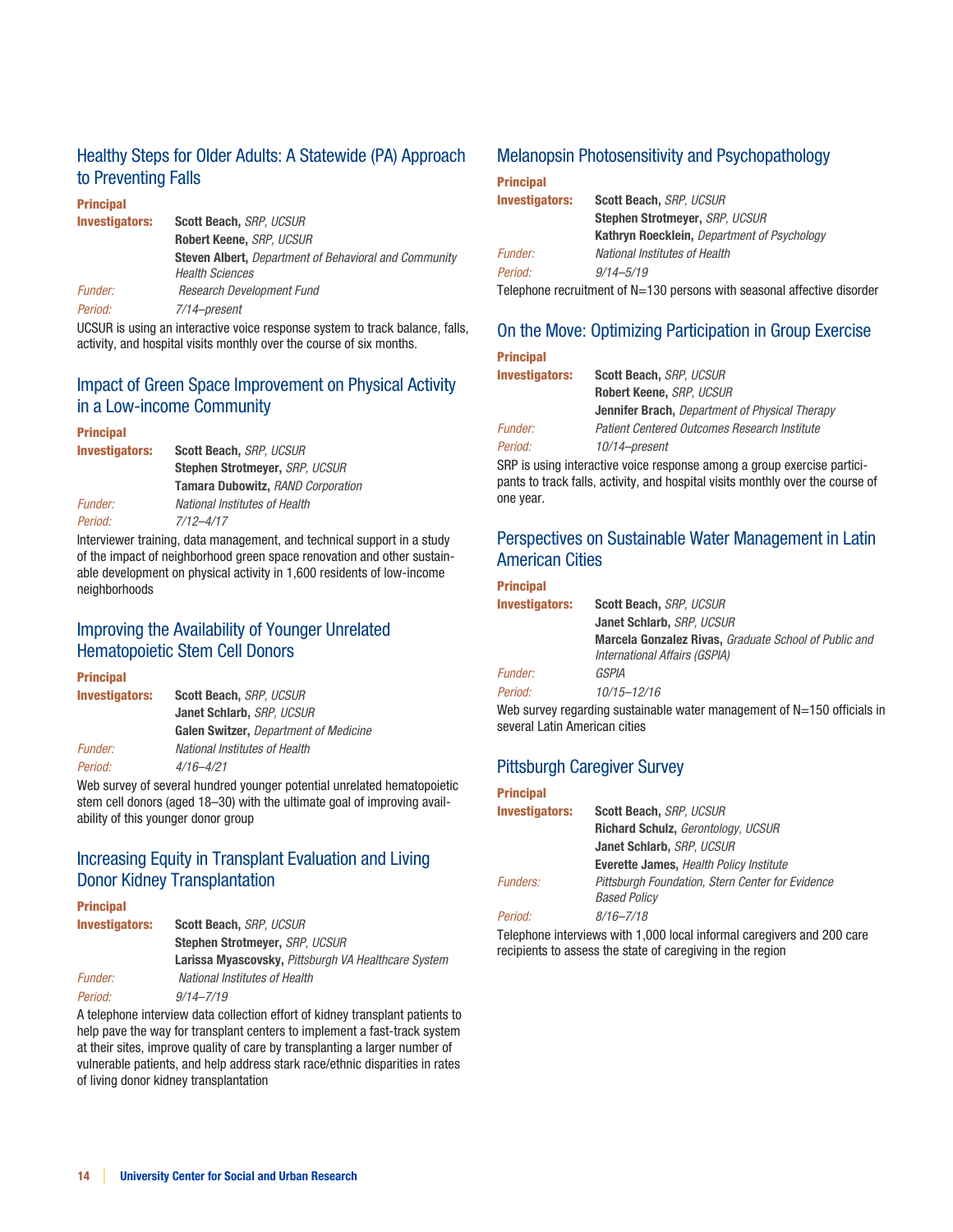## Pittsburgh Project on Brain Pathways to Heart Health

| <b>Principal</b>      |                                                 |
|-----------------------|-------------------------------------------------|
| <b>Investigators:</b> | Scott Beach, SRP, UCSUR                         |
|                       | Stephen Strotmeyer, SRP, UCSUR                  |
|                       | <b>Peter Gianaros, Department of Psychology</b> |
| <b>Funder:</b>        | National Institutes of Health                   |
| Period:               | $2/12 - 1/17$                                   |

Recruitment of 120 community controls for a study on blood pressure reactivity to psychological stress and greater preclinical carotid atherosclerosis

## PittsSmartLiving Project

#### **Principal**

| <b>Investigators:</b>                                        | <b>Scott Beach, SRP, UCSUR</b>                                           |
|--------------------------------------------------------------|--------------------------------------------------------------------------|
|                                                              | <b>Stephen Strotmeyer, SRP, UCSUR</b>                                    |
| <b>Alexandros Labrinidis, Department of Computer Science</b> |                                                                          |
|                                                              | [note: now School of Computing and Information]                          |
| <b>Funder:</b>                                               | University of Pittsburgh                                                 |
| Period:                                                      | $10/16 - 9/17$                                                           |
|                                                              | Curvey reagrating the use of public transportation, focusing on persons' |

Survey regarding the use of public transportation, focusing on persons' flexibility in transportation schedules and use of incentives to change their schedules

### Social Integration, Daily Social Interaction, and Health Risk Pathways in Midlife

**Principal** 

| <b>Investigators:</b> | <b>Scott Beach, SRP, UCSUR</b>                  |
|-----------------------|-------------------------------------------------|
|                       | Janet Schlarb, SRP. UCSUR                       |
|                       | <b>Thomas Kamarck, Department of Psychology</b> |
| <b>Funder:</b>        | National Institutes of Health                   |
| Period:               | $4/14 - 3/19$                                   |
|                       |                                                 |

Telephone recruitment of 400 healthy adults to participate in a study about social interactions, stress, and health

## Targeted Interventions to Prevent Chronic Lower Back Pain (TARGET Trial)

#### Principal

| <b>Investigators:</b> | <b>Scott Beach, SRP, UCSUR</b>                         |  |
|-----------------------|--------------------------------------------------------|--|
|                       | Janet Schlarb, SRP. UCSUR                              |  |
|                       | <b>Anthony Delitto, Department of Physical Therapy</b> |  |
| <b>Funder:</b>        | Patient-Centered Outcomes Research Institute           |  |
| Period:               | $7/15 - 9/20$                                          |  |
|                       |                                                        |  |

Surveys (Web and phone) of 12,000 patients (across five sites) at six and 12 months after an initial doctor's visit for lower back pain

#### Undergraduate Student Satisfaction and Retention Study

#### Principal

| <b>Investigators:</b> | <b>Scott Beach, SRP, UCSUR</b>              |
|-----------------------|---------------------------------------------|
|                       | Donald Musa, QDAP, UCSUR                    |
|                       | <b>Juan Manfredi, Office of the Provosi</b> |
| Funder:               | Office of the Provost                       |
| Period:               | 9/97-present                                |
|                       |                                             |

Conduct telephone and Web-based surveys of University of Pittsburgh undergraduate students (n=1800 per year) and withdrawing students (n=400 per year) to determine factors related to student satisfaction and retention

#### Understanding Factors Influencing Financial Exploitation among Diverse Samples of Older Adults

#### Principal

*Period: 4/17–3/22*

Investigator: **Scott Beach,** *SRP, UCSUR Funder: National Institutes of Health*

Examine the impact of financial scam susceptibility on incidence of financial exploitation (FE); examine the impact of sociodemographic factors and social integration/isolation on scam susceptibility and FE; examine the impact of general cognitive abilities and financial skills/advice and support on scam susceptibility and FE and as mediators of relationships among sociodemographic factors, social integration/isolation, scam susceptibility, and FE; and examine the impact of psychosocial factors on scam susceptibility and FE

### Wheelchair Registry

#### **Principal**

Investigators: **Scott Beach,** *SRP, UCSUR* **Robert Keene,** *SRP, UCSUR* **Rory Cooper,** *Human Engineering Research Laboratories Funder: Human Engineering Research Laboratories Period: 1/14–present*

Help the Human Engineering Research Laboratories at the University of Pittsburgh efficiently and securely register and track participants in a wheelchair registry for research participation using a custom database working in conjunction with an online survey instrument for data collection and maintenance

## Evaluating the Impact of Energy Conservation Education on Energy Use in the Detroit, Michigan Area

#### **Principal**

Investigator: **Michael Blackhurst,** *URA, UCSUR Funder: EcoWorks Detroit Period: 4/16–present*

This project will assess the impact of energy conservation training on energy use in the Detroit, Michigan area.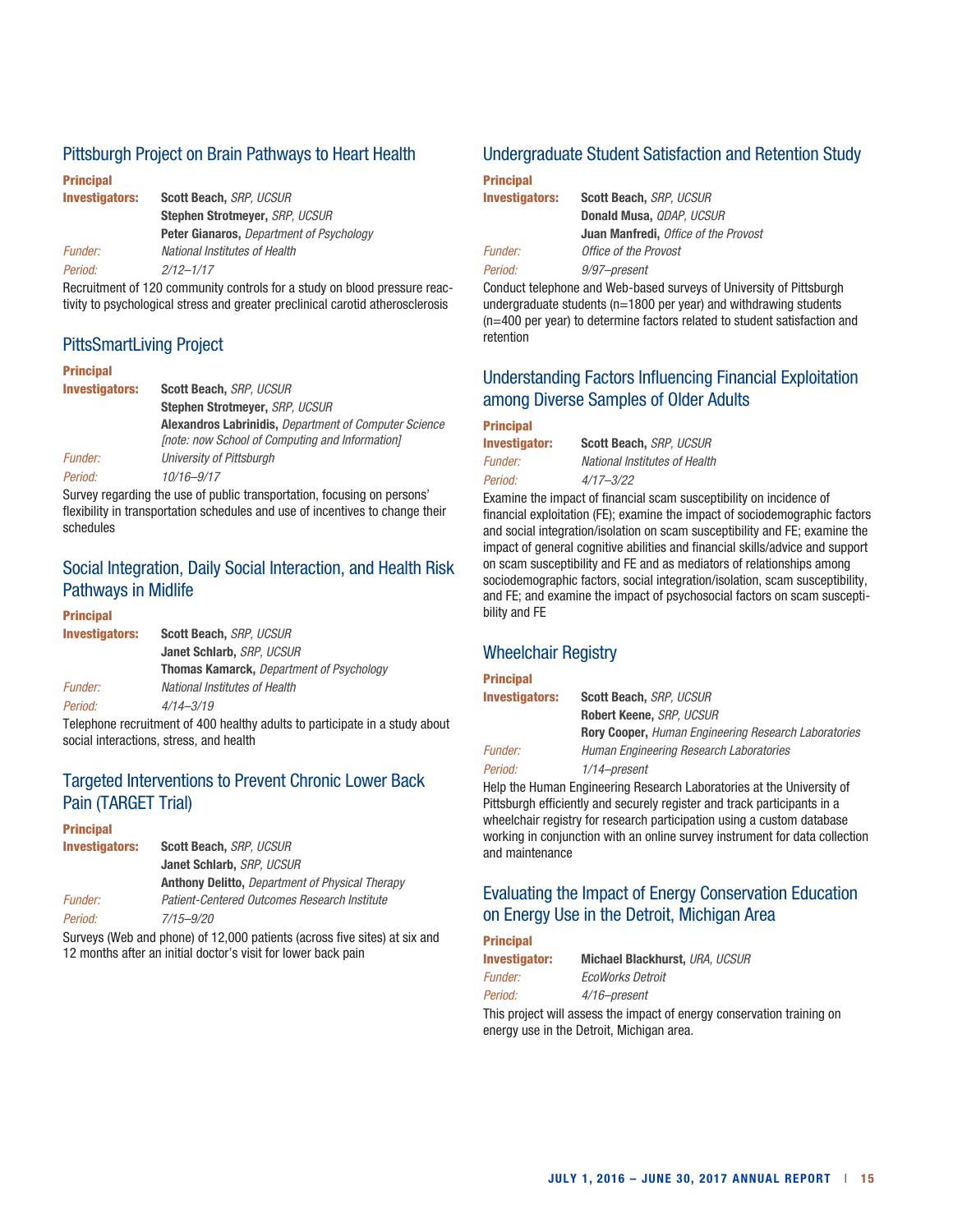## Evaluating the Impact of White Roofs on Air Conditioning in Austin, Texas

#### Principal

Investigator: **Michael Blackhurst,** *URA, UCSUR Funder: White Roof Research, Inc. Period: 7/15-6/17*

Evaluate the impact on residential cooling loads of painting conventional asphalt shingles white, demonstrating an experimental design that controls for self-selection bias using the nighttime performance of white roofs

#### Green Infrastructure Implementation

#### Principal

Investigator: **Michael Blackhurst,** *URA, UCSUR Funder: Heinz Endowments Period: 7/16-9/16*

Estimates the cost-effectiveness of parcel-scale green infrastructure installations throughout the city of Pittsburgh and summarize implications for wet weather policy

#### Survey of Willingness to Pay for and Participate in Mitigating Lead in Drinking Water

#### Principal

| <b>Investigator:</b> | Michael Blackhurst, URA, UG       |
|----------------------|-----------------------------------|
| <i>Funder:</i>       | <b>Research Development Funds</b> |
| Period:              | 6/17-present                      |

Survey residents in Allegheny County, Pa., with respect to their stated preferences for mitigation of lead in drinking water and willingness to pay for respective alternatives

Investigator: **Michael Blackhurst,** *URA, UCSUR*

### Neighborhood Attraction Factors Impacting the Young Professional African American Population in the City of **Pittsburgh**

#### Principal

| <b>Investigators:</b> | <b>Christopher Briem.</b> URA. UCSUR |
|-----------------------|--------------------------------------|
|                       | <b>Scott Beach, SRP, UCSUR</b>       |
|                       | Donald Musa, QDAP, UCSUR             |
| <b>Funder:</b>        | <b>POISE Foundation</b>              |
| Period:               | 07/15-02/17                          |

A study of factors influencing the choice of residence of young professional African Americans in the city of Pittsburgh

### Southwestern Pennsylvania Community Profiles

#### **Principal**

| <b>Investigator:</b> | Sabina Deitrick, URA, UCSUR                                             |
|----------------------|-------------------------------------------------------------------------|
| <i>Funder:</i>       | Allegheny County Department of Human Services<br><b>Integrated Fund</b> |
| Period:              | ongoing                                                                 |

Web-based software tool to present community data and indicators through visualizations, including tables, maps, graphs, and charts, for 10 counties of Southwestern Pennsylvania

#### Western Pennsylvania Regional Data Center

#### Principal

| Investigator:   |  |
|-----------------|--|
| <b>Funders:</b> |  |
| Doriod:         |  |

Robert Gradeck, URA, UCSUR

*Funders: Richard King Mellon Foundation, University of Pittsburgh Period: ongoing* 

The data center supports key community initiatives by making public information easier to find and use. The data center is managed by UCSUR and is a partnership with Allegheny County and the City of Pittsburgh.

#### Regional Indicators Project: PittsburghToday.org

#### **Principal**

Investigator: **Douglas Heuck,** *URA, UCSUR Funders: Hillman Foundation, Anonymous, Richard King Mellon Foundation, Claude Worthington Benedum Foundation*

*Period: ongoing*

The Regional Indicators Project: PittsburghToday.org is an in-depth journalism and regional indicators program that compares greater Pittsburgh with 14 other regions on hundreds of measures. Since its inception, hundreds of reports have been published on key regional quality of life issues.

## Self-management via Health Kiosk by Community-residing Older Adults

#### **Principal**

| <b>Investigators:</b> | <b>Judith Matthews, Gerontology, UCSUR</b>                                     |
|-----------------------|--------------------------------------------------------------------------------|
|                       | <b>Scott Beach, SRP, UCSUR</b>                                                 |
|                       | <b>Daniel Buysse, Department of Psychiatry</b>                                 |
|                       | <b>Karen Courtney, University of Victoria</b>                                  |
|                       | <b>Sandra Engberg, Department of Health Promotion</b><br>and Development       |
|                       | Jennifer Hagerty Lingler, Department of Health and<br><b>Community Systems</b> |
|                       | <b>Kathleen McTique, Department of Internal Medicine</b>                       |
|                       | <b>Richard Schulz, Gerontology, UCSUR</b>                                      |
|                       | <b>Marjorie Skubic, University of Missouri</b>                                 |
|                       | <b>Asim Smailagic, Carnegie Mellon University</b>                              |
|                       | <b>Jessie Van Swearingen, Department of Physical Therapy</b>                   |
| Funder:               | Agency for Healthcare Research and Quality                                     |
| Period:               | $9/14 - 9/19$                                                                  |
|                       |                                                                                |

This project will study older adults' views, motivations, and patterns of use of an adaptive, community-based, multiuser health kiosk over 18 months of study participation. The goal is to understand how and why older adults use a health kiosk to live a healthier lifestyle and monitor and manage selected chronic conditions.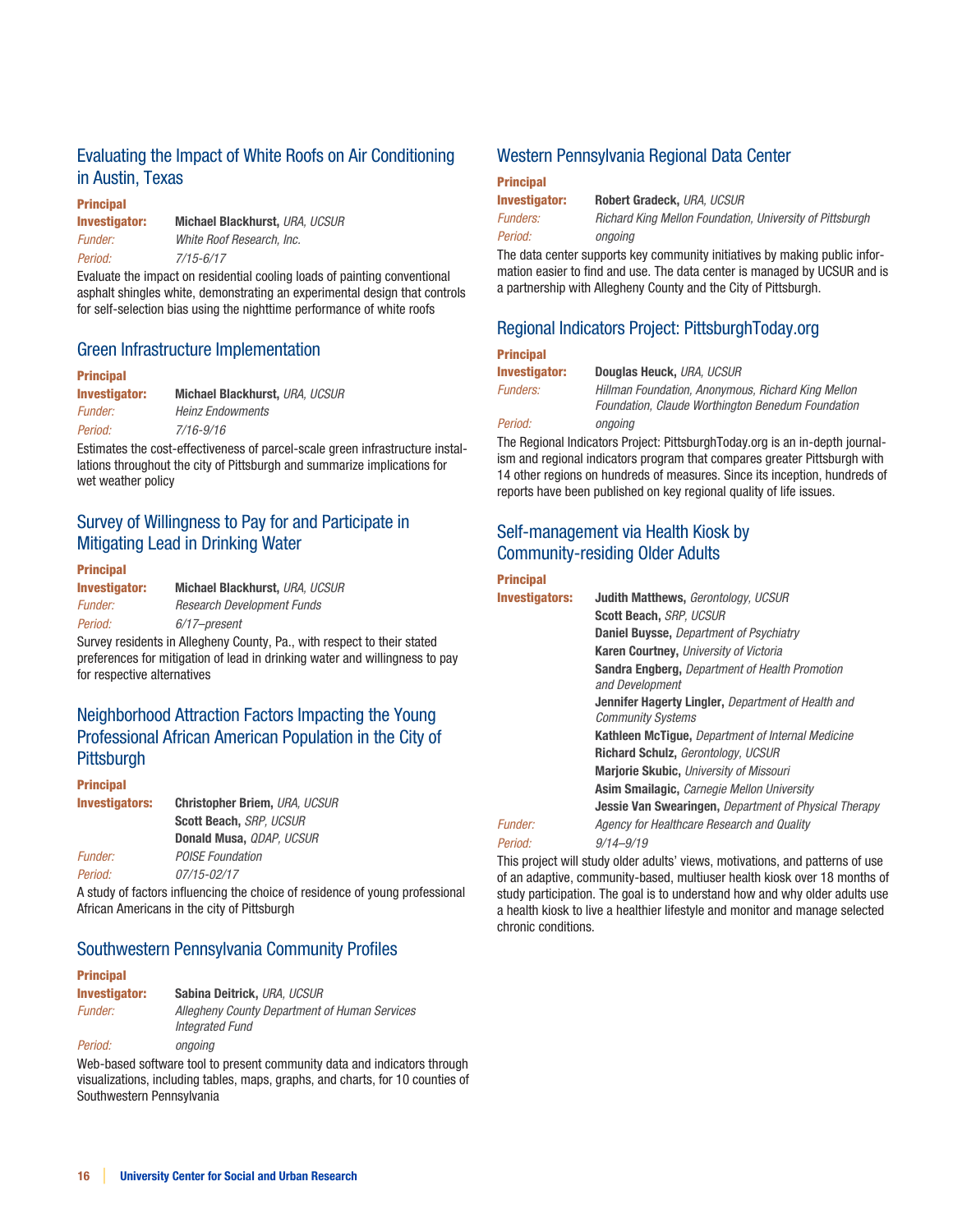## A Comparison of Treatment Methods for Patients Following Total Knee Replacement

## **Principal**

| <b>Investigators:</b> | Laurel Person Mecca, QDAP, UCSUR                 |
|-----------------------|--------------------------------------------------|
|                       | Kevan Schultz, QDAP, UCSUR                       |
|                       | <b>Sara Piva, Department of Physical Therapy</b> |
| <b>Funder:</b>        | Patient-Centered Outcomes Research Institute     |
| Period:               | $4/17 - 10/17$                                   |

Facilitation, transcription, coding, and reporting of focus groups with patients who have undergone total knee replacement surgeries and physical therapists who treat those conditions to compare their perceptions of clinic-based individual outpatient rehabilitative exercise and communitybased group exercise classes after surgery

### Development of a Culturally Relevant Web-based Intervention to Promote Physical Activity among African Americans at High Risk for Cardiovascular Disease

#### **Principal**

| <b>Investigators:</b> | Laurel Person Mecca, QDAP, UCSUR                         |
|-----------------------|----------------------------------------------------------|
|                       | David Halpern, QDAP, UCSUR                               |
|                       | <b>Jacob Kariuki, Department of Health and Community</b> |
|                       | Systems                                                  |
| <b>Funder:</b>        | Start-up Funds                                           |
| Period:               | $4/17 - 9/17$                                            |
|                       |                                                          |

Recruitment, facilitation, transcription, and coding of focus groups with African Americans at high risk for cardiovascular disease regarding their needs and preferences for a culturally relevant Web-based intervention to promote physical activity

### Feasibility and Acceptability of an Internet-based Cognitive-Behavioral Treatment for Insomnia in Adults with Asthma

#### **Principal**

| <b>Investigators:</b> | Laurel Person Mecca, QDAP, UCSUR                                    |
|-----------------------|---------------------------------------------------------------------|
|                       | David Halpern, QDAP, UCSUR                                          |
|                       | Faith Luyster, Department of Health and<br><b>Community Systems</b> |
| <b>Funder:</b>        | National Heart, Lung and Blood Institute                            |
| Period:               | $4/17 - 10/17$                                                      |

Collection, transcription, and coding of interviews with adults with asthma and comorbid insomnia following participation in an Internet-based cognitive-behavioral treatment for insomnia intervention to assess the feasibility and acceptability of the intervention and to explore the need for asthma-related adaptations to the intervention's content

## Perceptions about Disease Flares in Rheumatoid Arthritis

#### Principal

| <b>Investigators:</b> | Laurel Person Mecca, QDAP, UCSUR                       |
|-----------------------|--------------------------------------------------------|
|                       | Kevan Schultz, QDAP, UCSUR                             |
|                       | <b>Nancy Baker, Department of Occupational Therapy</b> |
|                       | <b>Sara Piva, Department of Physical Therapy</b>       |
| <b>Funder:</b>        | <b>Research Development Funds</b>                      |
| Period:               | $4/17 - 10/17$                                         |

Facilitation, transcription, coding, and reporting of focus groups with rheumatoid arthritis patients regarding flare signs, triggers, prevention strategies, and management approaches to guide development of a patient-centered research program to identify disease flares before they happen and improve clinical care of those patients

# The Impact of Ubiquitous Use of Mobile Technology on Social Studies Students and Teachers: A Case Study

#### Principal

| <b>Investigators:</b> | Laurel Person Mecca, QDAP, UCSUR |
|-----------------------|----------------------------------|
|                       | Kevan Schultz, QDAP, UCSUR       |
|                       | Subrina Oliver, Pace University  |
| <b>Funder:</b>        | Self-funded                      |
| Period:               | $4/17 - 6/17$                    |

Coding of observations and focus groups regarding the ways in which ubiquitous access to iPads impacts teaching and learning experiences for ninth grade social studies honors students

## Penn Hills Neighborhood Stabilization

#### **Principal**

| <b>Investigator:</b> | Elizabeth Monk, URA, UCSUR        |
|----------------------|-----------------------------------|
| <i>Funder:</i>       | <b>Municipality of Penn Hills</b> |
| Period:              | $7/15 - 7/16$                     |

Provide support to implement and analyze a parcel survey in the Frankstown-West neighborhood in order to help guide community improvement efforts

### A Qualitative Study of Mixed Martial Arts Fighters' Perceptions about Injury-related Risk Factors

#### **Principal**

| <b>Investigators:</b> | Donald Musa, QDAP, UCSUR                        |
|-----------------------|-------------------------------------------------|
|                       | David Halpern, QDAP, UCSUR                      |
|                       | Stephen Strotmever, SRP, UCSUR                  |
|                       | Keri Rodriguez, VA Pittsburgh Healthcare System |
| <b>Funder:</b>        | <b>Research Development Funds</b>               |
| Period:               | $3/16 - 7/17$                                   |

Transcription and coding management and support for semistructured interviews with professional and amateur mixed martial arts fighters regarding their perceptions about risk factors associated with fight- and training-related injuries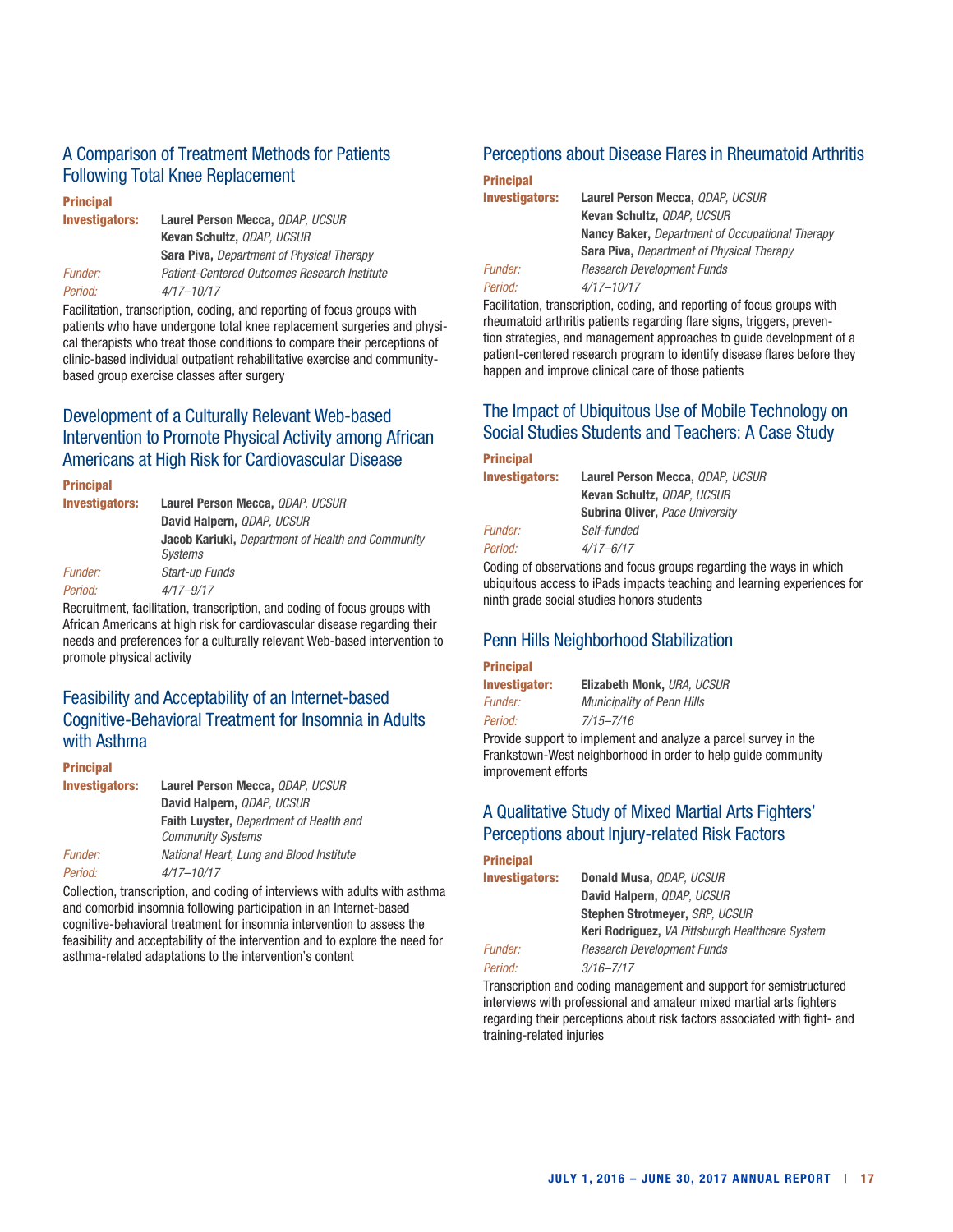## An In-depth Assessment of Patient Factors That Affect One's Choice to Accept or Decline an AICD

Principal

| <b>Investigators:</b> | Donald Musa, QDAP, UCSUR      |
|-----------------------|-------------------------------|
|                       | David Halpern, QDAP, UCSUR    |
|                       | Amber Johnson, Cardiovascular |
| <i><b>Funder:</b></i> | <b>Department Funds</b>       |
| Period:               | $2/16 - 9/17$                 |
|                       |                               |

Transcription and coding of interviews with patients regarding factors that affect their choice to accept or decline an automatic implantable cardioverter-defibrillator (AICD)

**Amber Johnson,** *Cardiovascular Institute*

### Capturing the Therapist's Perspective of the UPMC Centers for Rehab Services Low Back Initiative

#### Principal

| <b>Investigators:</b> | Donald Musa, QDAP, UCSUR                            |
|-----------------------|-----------------------------------------------------|
|                       | Laurel Person Mecca, QDAP, UCSUR                    |
|                       | Kevan Schultz, QDAP, UCSUR                          |
|                       | <b>Joel Stevans, Department of Physical Therapy</b> |
| <b>Funder:</b>        | UPMC                                                |
| Period:               | $3/16 - 7/16$                                       |

Recruitment, collection, transcription, coding, and reporting of interviews with physical therapists regarding their adherence to evidence-based treatment of low back pain

## Chronic Conditions and Mutuality of Care in Late-life Marriage

#### Principal

| <b>Investigators:</b> | Donald Musa, QDAP, UCSUR           |
|-----------------------|------------------------------------|
|                       | Kevan Schultz, QDAP, UCSUR         |
|                       | <b>Joan Monin, Yale University</b> |
| <b>Funder:</b>        | National Institute on Aging        |
| Period:               | $1/17 - 9/17$                      |

Transcription and coding of discussions between married couples aged 60+ regarding how they met and health concerns to understand how support dynamics in late-life marriage influence health, particularly cardiovascular health and depression, and longevity

### Examining Contraceptive Use and Unmet Need among Women Veterans

#### Principal

| <b>Investigators:</b> | Donald Musa, QDAP, UCSUR                              |
|-----------------------|-------------------------------------------------------|
|                       | David Halpern, QDAP, UCSUR                            |
|                       | Kevan Schultz, QDAP, UCSUR                            |
|                       | <b>Sonya Borrero, VA Pittsburgh Healthcare System</b> |
| <b>Funder:</b>        | U.S. Department of Veterans Affairs                   |
| Period:               | $5/15 - 8/16$                                         |

Transcription of interviews with female veterans regarding contraception use, types of methods used, unmet need for contraception, and rate of unintended pregnancy

## Feasibility Testing of a Decision Aid to Support Shared Decision Making about Invasive Mechanical Ventilation in Severe COPD

#### Principal

| <b>Investigators:</b> | Donald Musa, QDAP, UCSUR      |
|-----------------------|-------------------------------|
|                       | David Halpern, QDAP, UCSUR    |
|                       | Kevan Schultz, QDAP, UCSUR    |
|                       | Negin Hajizadeh, North Shore  |
|                       | <b>Health System</b>          |
| Funder:               | National Institutes of Health |
| Period:               | $2/15 - 8/16$                 |
|                       |                               |

Transcription of interviews and focus groups with COPD patients and caregivers about using a Web-based tool as a decision aid and information needed for end-of-life/advance care planning decisions

**Negin Hajizadeh,** *North Shore Long Island Jewish* 

## From Periphery to Center: Transitioning Public Art Practices in Contemporary Mexico

#### Principal

| <b>Investigators:</b> | Donald Musa, QDAP, UCSUR                                                           |
|-----------------------|------------------------------------------------------------------------------------|
|                       | Kevan Schultz, QDAP, UCSUR                                                         |
|                       | <b>Caitlin Bruce, Department of Communication</b>                                  |
| <i><b>Funder:</b></i> | Hewlett International Grant, University Center for<br><b>International Studies</b> |
| Period:               | $7/15 - 12/16$                                                                     |
|                       |                                                                                    |

Spanish transcription of interviews that explore how a city-sponsored graffiti program in León Guanajuato, Mexico, impacts graffiti artists' civic status

## Making It to the Doctor's: Failed Appointments in a Residency Primary Care Continuity Clinic

#### Principal

| <b>Investigators:</b> | Donald Musa, QDAP, UCSUR              |
|-----------------------|---------------------------------------|
|                       | David Halpern, QDAP, UCSUR            |
|                       | Laurel Person Mecca, QDAP, UCSUR      |
|                       | Ana Malinow, Department of Pediatrics |
| <b>Funder:</b>        | <b>American Academy of Pediatrics</b> |
| Period:               | 11/16–1/17                            |

Transcription, coding, analysis, and reporting of focus groups with lowincome parents regarding barriers to attending well-child visits

#### Review and Revision of International Knee Documentation Committee (IKDC) Subjective Knee Form

#### Principal

| <b>Investigators:</b> | Donald Musa, QDAP, UCSUR                             |
|-----------------------|------------------------------------------------------|
|                       | David Halpern, QDAP, UCSUR                           |
|                       | Laurel Person Mecca, QDAP, UCSUR                     |
|                       | <b>Andrew Lynch, Department of Physical Therapy</b>  |
|                       | <b>James Irrgang, Department of Physical Therapy</b> |
| <b>Funder:</b>        | American Orthopaedic Society for Sports Medicine     |
| Period:               | 10/16-present                                        |

Collection, transcription, and coding of cognitive interviews with knee injury patients to determine comprehension and relevance of the questions on the IKDC Subjective Knee form and to identify gaps in content coverage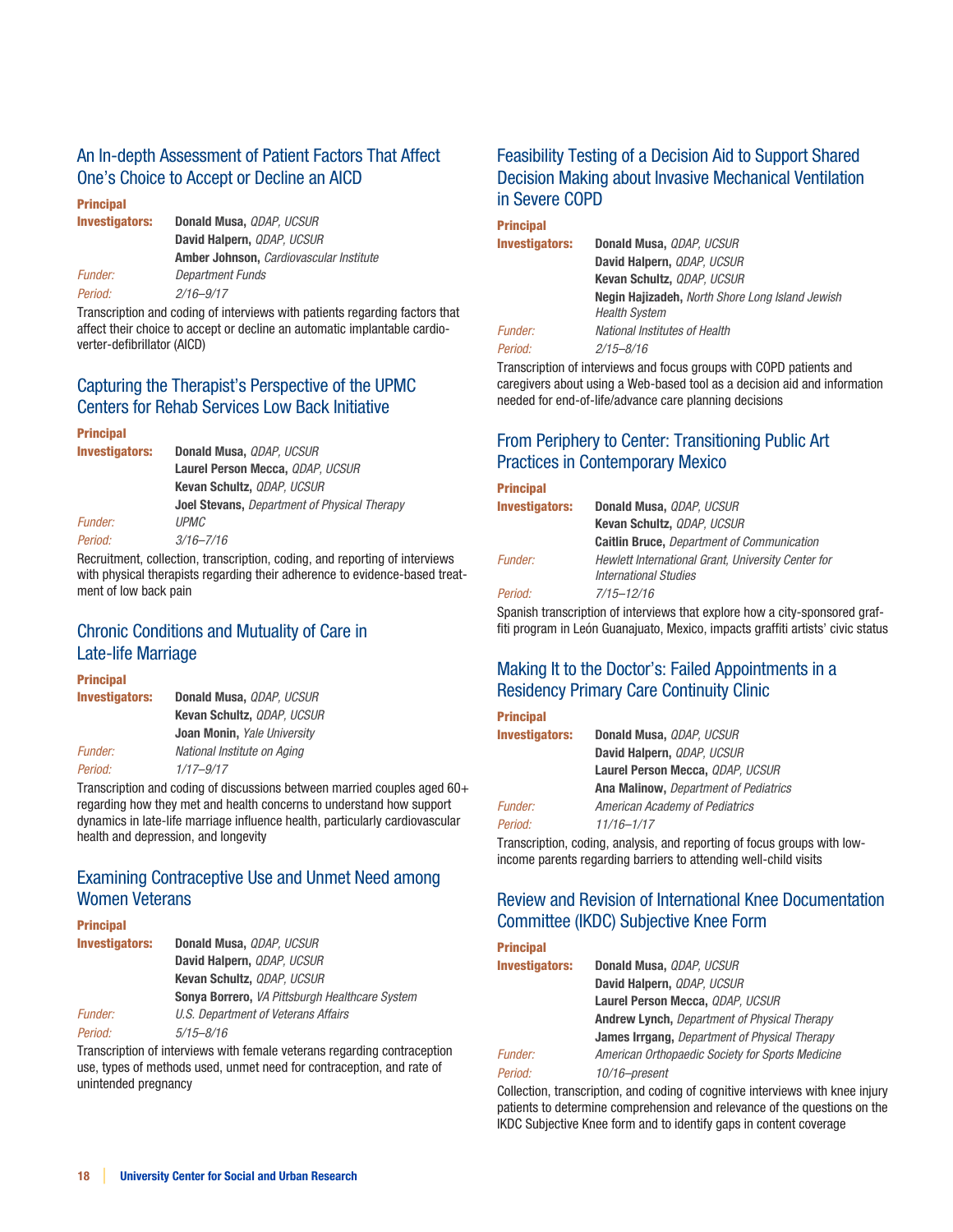## Supporting Practices to Adopt Registry-based Care

| <b>Principal</b>      |                                                                            |
|-----------------------|----------------------------------------------------------------------------|
| <b>Investigators:</b> | Donald Musa, QDAP, UCSUR                                                   |
|                       | David Halpern, QDAP, UCSUR                                                 |
|                       | Rebecca Etz, Virginia Commonwealth University                              |
| <b>Funder:</b>        | National Institute of Diabetes and Digestive and<br><b>Kidney Diseases</b> |
| Period:               | 3/15-present                                                               |

Transcription of interviews regarding the effectiveness of a low-resource, low-impact process for initiating improvement in the primary care management of patients with type 2 diabetes through implementation of a diabetes registry

## Text Messaging for Hypertension Self-management Support

| <b>Principal</b>      |                                                |
|-----------------------|------------------------------------------------|
| <b>Investigators:</b> | Donald Musa, QDAP, UCSUR                       |
|                       | Kevan Schultz, QDAP, UCSUR                     |
|                       | <b>Matthew Muldoon, Department of Medicine</b> |
| <b>Funder:</b>        | University of Pittsburgh Physicians Foundation |
| Period:               | 10/16-6/17                                     |

Transcription and coding of interviews with hypertension patients to test the feasibility and acceptability of educational videos and an automated and bidirectional texting program to proactively help patients measure and understand their blood pressure

### Texting to Reduce Alcohol Consumption

| <b>Principal</b>      |                                                           |
|-----------------------|-----------------------------------------------------------|
| <b>Investigators:</b> | Donald Musa, QDAP, UCSUR                                  |
|                       | Laurel Person Mecca, QDAP, UCSUR                          |
|                       | Kevan Schultz, QDAP, UCSUR                                |
|                       | <b>Brian Suffoletto, Department of Emergency Medicine</b> |
| <b>Funder:</b>        | National Institute on Alcohol Abuse and Alcoholism        |
| Period:               | $9/14 - 9/16$                                             |

Transcription and coding of interviews with young adults with past binge drinking to identify preferences for a mobile phone-delivered intervention and barriers and solutions to text message dialogue supporting self-regulation with young adults during drinking episodes

### Transcription Projects for Mathematica Policy Research, Inc.

| <b>Principal</b>      |                                                     |
|-----------------------|-----------------------------------------------------|
| <b>Investigators:</b> | Donald Musa, QDAP, UCSUR                            |
|                       | David Halpern, QDAP, UCSUR                          |
|                       | Jesse Crosson, Mathematica Policy Research, Inc.    |
|                       | Lee-Lee Ellis, Mathematica Policy Research, Inc.    |
|                       | Deborah Peikes, Mathematica Policy Research, Inc.   |
| Funder:               | <b>Centers for Medicare &amp; Medicaid Services</b> |
| Period:               | 3/15-present                                        |
|                       |                                                     |

Transcription for three projects addressing a variety of policy and health care issues

## Twenty-three Smaller Short-term Transcription Projects

#### Principal

| <b>Investigators:</b>            | Donald Musa, QDAP, UCSUR         |
|----------------------------------|----------------------------------|
|                                  | David Halpern, QDAP, UCSUR       |
|                                  | Laurel Person Mecca, QDAP, UCSUR |
|                                  | Kevan Schultz, QDAP, UCSUR       |
|                                  | <b>Multiple Funders</b>          |
|                                  | $7/16 - 6/17$                    |
| <i><b>Funder:</b></i><br>Period: |                                  |

Twenty-three smaller, short-term transcription projects with a variety of investigators and funders

### A Nonpharmacological Intervention for Patients with Alzheimer's Disease and Family Caregivers

#### Principal

Investigators: **Richard Schulz,** *Gerontology, UCSUR* **Sara Czaja,** *University of Miami Funder: National Institute on Aging Period: 9/16–4/21*

The study will develop and test the efficacy and feasibility of a dyadicbased intervention program delivered through state-of-the art computer tablet technology. A novel feature of the investigation is its focus on both the caregiver and the recipient of care (person with Alzheimer's disease) and the integration of an evidenced-based caregiver intervention and evidenced-based cognitive/functional training for the care recipient.

#### A Randomized Pilot Study of Behavioral Self-monitoring to Promote Mental Health among Spousally Bereaved Older Adults

Co-mentor: **Richard Schulz,** *Gerontology, UCSUR* Principal Investigator: **Sarah Stahl,** *Department of Psychiatry Funder: National Institutes of Health Period: 2/15–1/19*

The purpose of this research is to gather evidence for the feasibility of a behavioral intervention to prevent the onset or delay the progression of depression, anxiety, and/or complicated grief disorder(s) in adults who experience late-life spousal bereavement.

## A Tailored Technology Intervention for Diverse Family Caregivers of AD Patients

#### **Principal**

Investigators: **Richard Schulz,** *Gerontology, UCSUR*

**Sara Czaja,** *University of Miami Funder: National Institute of Nursing Research*

*Period: 4/13–3/18*

This investigation focuses on gathering systematic data on the acceptability and efficacy of a unique technology-based, culturally tailored psychosocial intervention program that targets ethnically/culturally diverse family caregivers of patients with Alzheimer's disease (AD).

**Judith Matthews,** *Gerontology, UCSUR*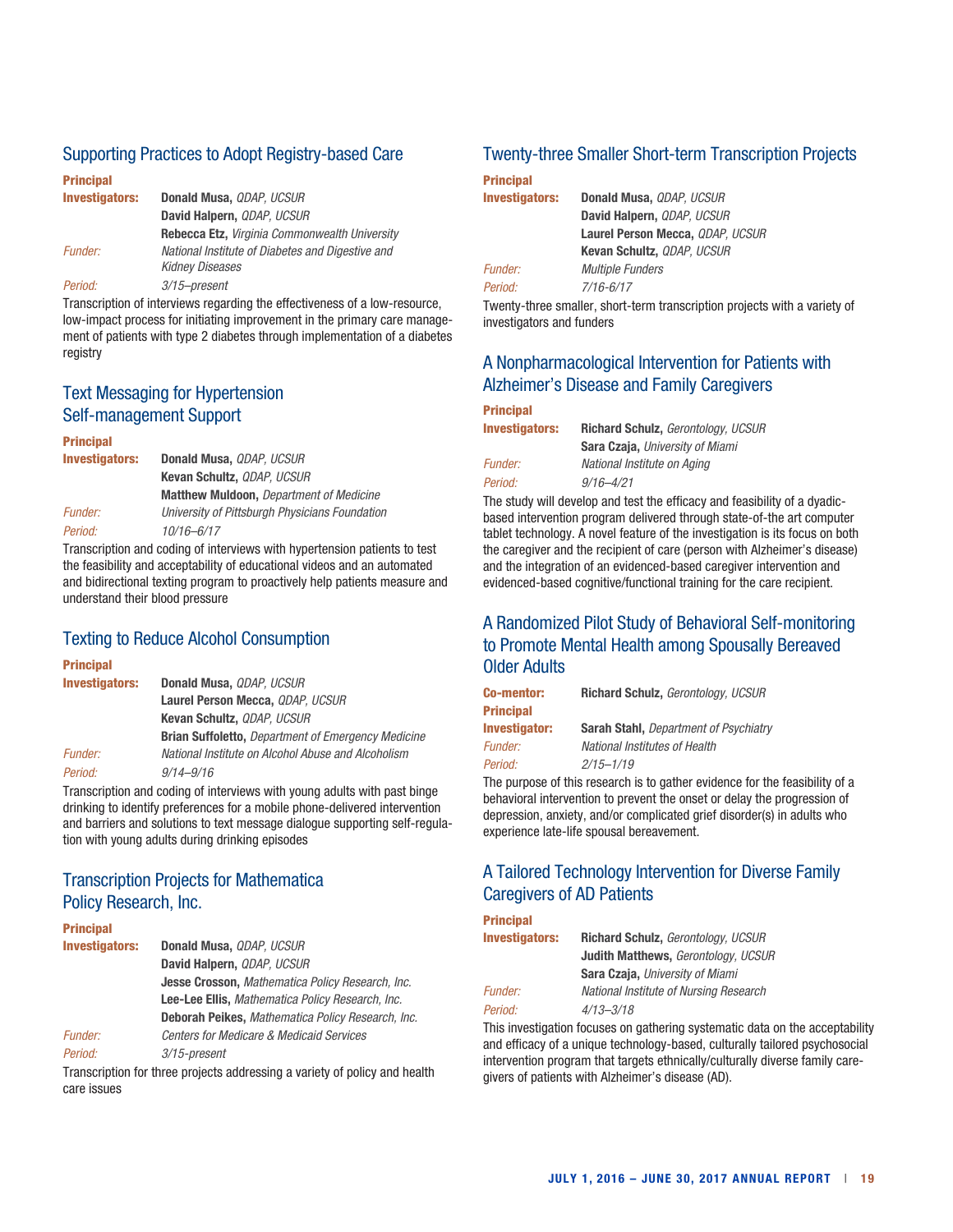![](_page_21_Picture_0.jpeg)

### Geriatric Workforce Enhancement Program

Principal

| <b>Investigators:</b> | Richard Schulz, Gerontology, UCSUR                  |
|-----------------------|-----------------------------------------------------|
|                       | <b>Judith Matthews.</b> Gerontology, UCSUR          |
| Funder:               | <b>Health Resources and Services Administration</b> |
| Period:               | $7/15 - 6/18$                                       |

The Geriatrics Workforce Enhancement Program is a consortium of the University of Pittsburgh, the VA Pittsburgh Healthcare System, Pennsylvania State University, and UPMC, with Pitt as the lead institution. Through this collaboration, we are able to provide interprofessional training and access to resources for older adults and their families throughout HHS Region III.

## Return of Amyloid Imaging Research Results in MCI

#### Principal

| <b>Investigators:</b> | <b>Richard Schulz.</b> Gerontology, UCSUR                 |
|-----------------------|-----------------------------------------------------------|
|                       | <b>Jennifer Hagerty Lingler, Department of Health and</b> |
|                       | <b>Community Systems</b>                                  |
| <b>Funder:</b>        | National Institute on Aging                               |
| Period:               | $6/14 - 5/18$                                             |
|                       |                                                           |

The purpose of this study is to use a series of qualitative interviews and content analysis to identify the information and support needs of MCI care dyads who are offered amyloid imaging research results.

### Competiveness Research

#### Principal

| Investigator:   |  |
|-----------------|--|
| <b>Funders:</b> |  |
|                 |  |

**Vijai Singh,** Office of the Chancellor *Funders: Heinz Endowments, Consolidated Natural Gas*

*Period: ongoing*

Projects include analysis of factors that promote regional competiveness of the biotech industry in Pittsburgh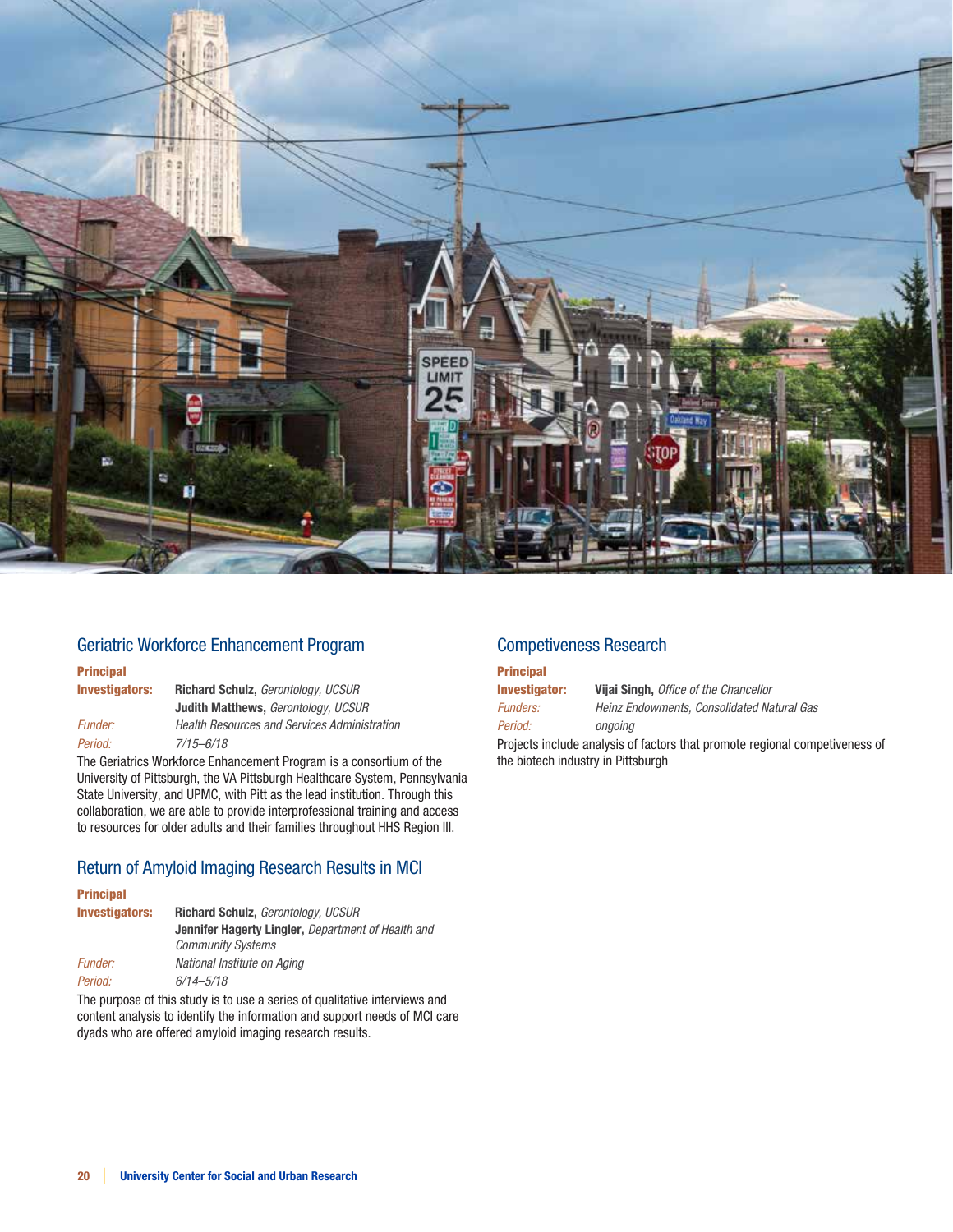# **Publications 2016–17**

## **Journals**

**Barkin, J.L., Wisner, K.L., Bromberger, J.T., Beach, S.R., and Wisniewski, S.R.**, "Factors Associated with Postpartum Maternal Functioning in Women with Positive Screens for Depression," *Journal of Women's Health*, 25(7): 707–13.

**Beach, S.R., Carpenter, C.R., Rosen, T., Sharps, P., and Gelles, R.**, "Screening and Detection of Elder Abuse: Research Opportunities and Lessons Learned from Emergency Geriatric Care, Intimate Partner Violence, and Child Abuse," *Journal of Elder Abuse and Neglect*, 28(4–5): 185–216.

**Beach, S.R., Liu, P.J., DeLiema, M., Iris, M., Howe, M.J.K., and Conrad, K.J.**, "Development of Short Form Measures to Assess Four Types of Elder Mistreatment: Findings from an Evidence-based Study of APS Elder Abuse Substantiation Decisions," *Journal of Elder Abuse and Neglect*, in press.

**Beach, S.R., and Schulz, R.**, "Family Caregiver Factors Associated with Unmet Needs for Care of Older Adults," *Journal of the American Geriatrics Society*, 65(3): 560–6.

**Beach, S.R., Schulz, R., and Sneed, R.**, "Associations between Social Support, Social Networks, and Financial Exploitation in Older Adults," *Journal of Applied Gerontology*, in press.

**Berhanu, B., Blackhurst, M., Kirisits, M.J., Jaramillo, P., and Carlson, D.**, "Feasibility of Water Efficiency and Reuse Technologies, Demand-side Strategies for Urban Water Management," *Journal of Industrial Ecology*, in press.

**Boele, F.W., Given, C.W., Given, B.A., Donovan, H.S., Schulz, R., Weimer, J., Drappatz, J., Lieberman, F.S., and Sherwood, P.R.**, "Family Caregivers' Level of Mastery Predicts Survival of Glioblastoma Patients: A Preliminary Report," *Cancer,* 123(5): 832–40.

**Callan, J.A., Siegle, G.J., Abebe, K., Black, B., Martire, L., Schulz, R., Reynolds, C., and Hall, M.H.**, "Feasibility of a Pocket PC-based Cognitive Control Intervention in Dementia Spousal Caregivers," *Aging and Mental Health*, 20(6): 575–82.

**Czaja, S.J., Sabbag, S., Lee, C.C., Schulz, R., Lang, S., Vlahovic, T., Jaret, A., and Thurston, C.**, "Concerns about Aging and Caregiving among Middle-aged and Older Lesbian and Gay Adults," *Aging and Mental Health*, 20(11): 1107–18.

**Freimuth, V.S., Jamison, A., Hancock, G., Musa, D., Hilyard, K., and Quinn, S.C.**, "The Role of Risk Perception in Flu Vaccine Behavior among African American and White Adults in the U.S.," *Risk Analysis*, in press.

**Gidengil, C.A., Linder, J.A., Beach, S., Setodji, C.M., Hunter, G., and Mehrotra, A.**, "Using Clinical Vignettes to Predict Comprehensive Management of Acute Respiratory Infections," *Inquiry*, 53: 1–7.

**Gidengil, C.A., Mehrotra, A., Beach, S., Setodji, C., Hunter, G., and Linder, J.A.**, "What Drives Variation in Antibiotic Prescribing for Acute Respiratory Infections?" *Journal of General Internal Medicine*, 31(8): 918–24.

**Hilyard, K.M., Quinn, S.C., Musa, D., Freimuth, V.S., and Jamison, A.**, "Raw Onions, Grandmothers, and Vaccine Uptake: A Social Marketing Framework to Leverage Cultural Traditions and Increase Flu Vaccination Rates among Adult African Americans," *Social Marketing Quarterly*, in press.

**Irizarry, T., Shoemake, J., Nilsen, M.L., Czaja, S., Beach, S., and DeVito Dabbs, A.**, "Patient Portals as a Tool for Health Care Engagement: A Mixed-method Study of Older Adults with Varying Levels of Health Literacy and Prior Patient Portal Use," *Journal of Medical Internet Research*, 19(3): e99.

**Isaacson, M., Shoval, N., Wahl, H-W., Oswald, F., and Auslander, G.**, "Compliance and Data Quality in GPS-based Studies," *Transportation*, in press.

**Jervis, L.L., Hamby, S., Beach, S.R., Williams, M.L., Maholmes, V., and Castille, D.M.**, "Elder Mistreatment in Underserved Populations: Opportunities and Challenges to Developing a Contemporary Program of Research," *Journal of Elder Abuse and Neglect*, 28(4–5): 301–19.

**Lingler, J.H., Butters, M.A., Gentry, A.L., Hu, L., Hunsaker, A.E., Klunk, W.E., Mattos, M.K., Parker, L.A., Roberts, J.S., and Schulz, R.**, "Development of a Standardized Approach to Disclosing Amyloid Imaging Research Results in Mild Cognitive Impairment," *Journal of Alzheimer's Disease*, 52(1): 17–24.

**Lingler, J.H., Terhorst, L.A., Schulz, R., Gentry, A.L., and Lopez, O.L.**, "Dyadic Analysis of Illness Perceptions among Persons with Mild Cognitive Impairment (MCI) and Their Family Members," *The Gerontologist*, 56(5): 886–95.

**Liu, P.J., Conrad, K.J., Beach, S.R., Iris, M., and Schiamberg, L.B.**, "The Importance of Investigating Abuser Characteristics in Elder Emotional/Psychological Abuse: Results from Adult Protective Services Data," *Journals of Gerontology: Social Sciences*, in press.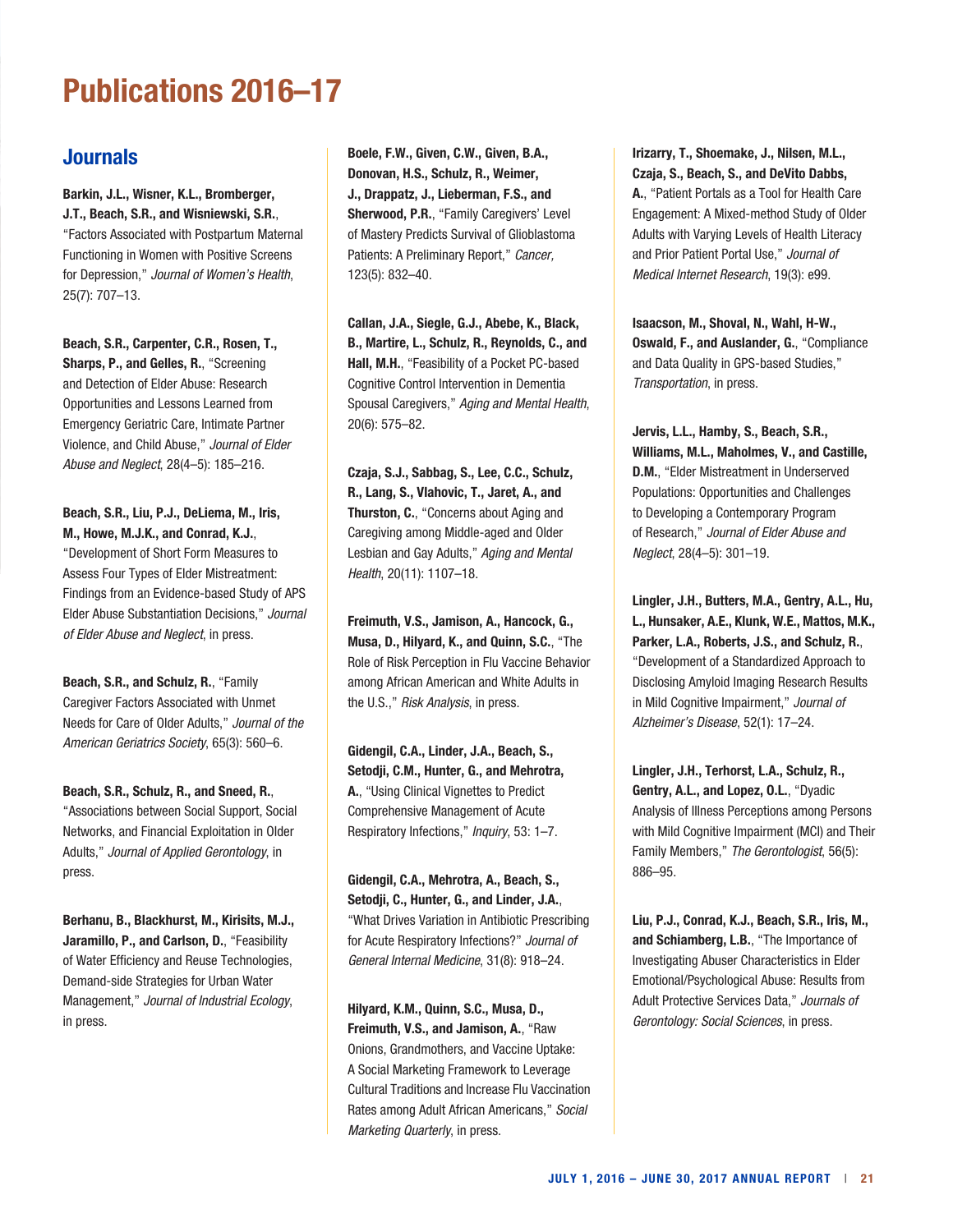**Matthews, J.T., Campbell, G.B., Hunsaker, A.E., Klinger, J., Mecca, L.P., Hu, L., Hostein, S., and Lingler, J.H.**, "Wearable Technology to Garner the Perspective of Dementia Family Caregivers," *Journal of Gerontological Nursing*, 42(4): 16–22.

**Meyer, O.L., Liu, X., Tancredi, D., Ramirez, A.S., Schulz, R., and Hinton, L.**, "Acculturation Level and Caregiver Outcomes from a Randomized Intervention Trial to Enhance Caregivers' Health: Evidence from REACH 2," *Aging and Mental Health*, in press.

**Monin, J., Doyle, M., Levy, B., Schulz, R., Fried, T., and Kershaw, T.**, "Spousal Associations between Frailty Status and Depressive Symptoms: Longitudinal Findings from the Cardiovascular Health Study," *Journal of the American Geriatrics Society*, 64(4): 824–30.

**Monin, J.K., Chen, B., and Stahl, S.T.**, "Dyadic Associations between Physical Activity and Depressive Symptoms in Older Adults with Musculoskeletal Conditions and Their Spouses," *Stress and Health*, 32(3): 244–52.

**Monin, J.K., Levy, B., Doyle, M., Schulz, R., and Kershaw, T.**, "The Impact of Both Spousal Caregivers' and Care Recipients' Health on Relationship Satisfaction in the Caregiver Health Effects Study," *Journal of Health Psychology*, in press.

**Ornstein, K., Schulz, R., and Meier, D.**, "Families Caring for an Aging America Need Palliative Care," *Journal of the American Geriatrics Society*, 65(4): 877–8.

**Posluszny, D.M., Bovbjerg, D.H., Agha, M.E., Hou, J.Z., Raptis, A., Boyiadzis, M.M., Dunbar-Jacob, J., Schulz, R., and Dew, M.A.**, "Patient and Family Caregiver Dyadic Adherence to the Allogeneic Hematopoietic Cell Transplantation Medical Regimen," *Psycho-Oncology*, in press.

**Quinn, S., Jamison, A., Musa, D., Hilyard, K., and Freimuth, V.**, "Exploring the Continuum of Vaccine Hesitancy between African American and White Adults: Results of a Qualitative Study," *PLoS Currents*, 8(pii): ecurrents.outbre aks.3e4a5ea39d8620494e2a2c874a3c4201.

**Quinn, S.C., Jamison, A., Freimuth, V.S., An, J., Hancock, G.R., and Musa, D.**, "Exploring Racial Influences on Flu Vaccine Attitudes and Behavior: Results of a National Survey of White and African American Adults," *Vaccine*, 35(8): 1167–74.

**Rodakowski, J., Rocco, P.B., Ortiz, M., Folb, B., Schulz, R., Morton, S.C., Leathers, S.C., Hu, L., and James III, A.E.**, "Caregiver Integration during Discharge Planning of Older Adults to Reduce Resource Use: A Metaanalysis," *Journal of the American Geriatrics Society*, 65(8): 1748–55.

**Rooks, R.N., Simonsick, E.M., Schulz, R., Rubin, S., and Harris, T.**, "Who Works among Older Black and White, Well-functioning Adults in the Health, Aging, and Body Composition Study?" *Gerontology and Geriatric Medicine*, 3: 1–12.

**Schulz, R.**, "My Life in Research: From Theory to Policy in 40 Years," *American Journal of Geriatric Psychiatry*, 25(4): 440–4.

**Schulz, R., Beach, S.R., Friedman, E.M., Martsolf, G.R., Rodakowski, J., and James, A.E.**, "Changing Structures and Processes to Support Family Caregivers of Seriously Ill Patients," *Journal of Palliative Medicine*, in press.

**Schulz, R., Beach, S.R., Matthews, J.T., Courtney, K., DeVito Dabbs, A., and Person Mecca, L.**, "Caregivers' Willingness to Pay for Technologies to Support Caregiving," *The Gerontologist*, 56(5): 817–29.

**Schulz, R., and Czaja, S.J.**, "Family Caregiving: A Vision for the Future," *American Journal of Geriatric Psychiatry*, in press.

**Schulz, R., Savla, J., Czaja, S.J., and Monin, J.**, "The Role of Compassion, Suffering, and Intrusive Thoughts in Dementia Caregiver Depression," *Aging & Mental Health*, 21(9): 997–1004.

**Sherwood, P., Price, T., Weimer, J., Ren, D., Donovan, H., Given, C.W., Given, B., Schulz, R., Prince, J., Bender, C., Boele, F., and Marsland, A.**, "Neuro-oncology Family Caregivers Are at Risk for Systemic Inflammation," *Journal of Neuro-Oncology*, 128(1): 109–18.

**Smagula, S.F., Beach, S., Rosso, A.L., Newman, A.B., and Schulz, R.**, "Brain Structural Markers and Caregiving Characteristics as Interacting Correlates of Caregiving Strain," *American Journal of Geriatric Psychiatry*, 25(6): 582–91.

**Smagula, S.F., Krafty, R.T., Taylor, B.J., Martire, L.M., Schulz, R., and Hall, M.H.**, "Rest-Activity Rhythm and Sleep Characteristics Associated with Depression Symptom Severity in Strained Dementia Caregivers," *Journal of Sleep Research*, in press.

**Stahl, S.T., Arnold, A.M., Chen, J., Anderson, S., and Schulz, R.**, "Mortality after Bereavement: The Role of Cardiovascular Disease and Depression," *Psychosomatic Medicine*, 78(6): 697–703.

**Stahl, S.T., Beach, S.R., Musa, D., and Schulz, R.**, "Living Alone and Depression: The Modifying Role of the Perceived Neighborhood Environment," *Aging and Mental Health*, 21(10): 1065–71.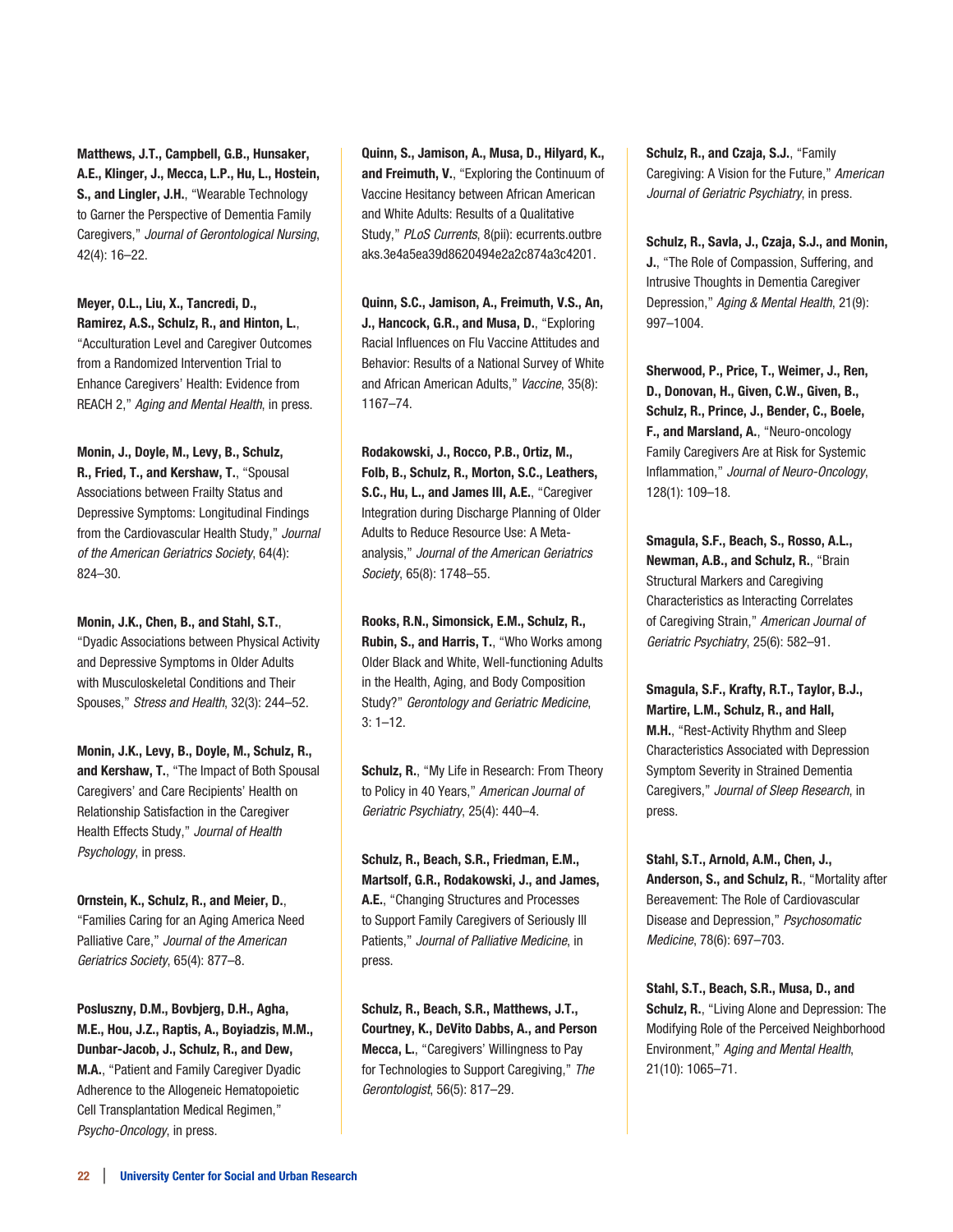**Stahl, S.T., Emanuel, J., Albert, S.M., Dew, M.A., Schulz, R., Robbins-Welty, G., and Reynolds III, C.F.**, "Design and Rationale for a Technology-based Healthy Lifestyle Intervention in Older Adults Grieving the Loss of a Spouse," *Contemporary Clinical Trials Communications*, in press.

**Stahl, S.T., Rodakowski, J., Saghafi, E., Park, M.P., Reynolds, C.F., and Dew, M.A.**, "Systematic Review of Dyadic and Family-oriented Interventions for Late-life Depression," *International Journal of Geriatric Psychiatry*, 31: 963–73.

**Steel, J., Kim, K., Geller, D., Butterfield, L., Spring, M., Grady, J., Sun, W., Marsh, W., Antoni, M., Dew, M.A., Helgeson, V., Schulz, R., and Tsung, A.**, "Web-based Collaborative Care Intervention to Manage Cancer-related Symptoms in the Palliative Care Setting," *Cancer*, 122(8): 1270–82.

**Strotmeyer, S.J.**, "Predicting Injury Severity among Muay Thai Fighters Using Age, Fight Experience, Competitive Status and Fight Outcome," *Annals of Sports Medicine and Research*, 4(5): 1120.

**Strotmeyer, S.J., Coben, J.H., Fabio, A., Songer, T., and Brooks, M.**, "Epidemiology of Muay Thai Fight-related Injuries," *Injury Epidemiology*, 3(1): 30.

**Strotmeyer, S.J., and Lystad, R.P.**, "Perception of Injury Risk among Amateur Muay Thai Fighters," *Injury Epidemiology*, 4(1): 2.

**Suffoletto, B., Kristan, J., Person Mecca, L., Chung, T., and Clark, D.B.**, "Optimizing a Text Message Intervention to Reduce Heavy Drinking in Young Adults: Focus Group Findings," *JMIR mHealth and uHealth*, 4(2): e73. **Takyi, H., Watzlaf, V., Matthews, J.T., Zhou, L., and DeAlmeida, D.**, "Privacy and Security in Multi-user Health Kiosks," International *Journal of Telerehabilitation*, 9(1): 3–14.

**Waterman, L., Stahl, S.T., Buysse, D.J., Lenze, E.J., Blumberger, D., Mulsant, B., Butters, M., Gebara, M.A., Reynolds III, C.F., and Karp, J.F.**, "Self-reported Obstructive Sleep Apnea Is Associated with Non-response to Antidepressant Pharmacotherapy in Late-life Depression," *Depression and Anxiety*, in press.

**Wolff, J.L., Feder, J., and Schulz, R.**, "Supporting Family Caregivers of Older Americans," *New England Journal of Medicine*, 375(26): 2513–5.

**Wood, A., Blackhurst, M.F., and Lawler, D.F.**, "Will U.S. Homeowners Adopt Eco-toilets?" *Journal of Environmental Engineering*, 143(6): S1–S36.

**Zeleníková, R., Ren, D., Schulz, R., Given, B., and Sherwood, P.**, "Symptoms as the Main Predictors of Caregivers' Perception of the Suffering of Patients with Primary Malignant Brain Tumors," *Cancer Nursing Journal,* 39(2): 97–105.

# **Books/Book Chapters**

**Antonio, M.G., Courtney, K.L., Lingler, J.H., and Matthews, J.T.**, "Translating Behavior Change Techniques to New Delivery Mediums," in F. Lau et al. (eds.), *Building Capacity for Health Informatics in the Future*, Clifton, Va.: IOS Press, Inc., 2017.

**Barlow, M., Wrosch, C., Heckhausen, J., and Schulz, R.**, "Control Strategies for Managing Physical Health Problems in Old Age: Evidence for the Motivational Theory of Life Span," in J.W. Reich and F.J. Infurna (eds.), *Perceived Control: Theory Research, and Practice in the First 50 Years*, New York: Oxford University Press, 2016.

**Beach, S.R.**, "The Role of Technology in Elder Abuse Research," in X. Dong (ed.), *Elder Abuse: Research, Practice and Policy, New York*: Springer Science Co., 2017.

**Schulz, R., and Eden, J. (eds.)**, *Families Caring for an Aging America*, Washington, DC: National Academies Press, 2016.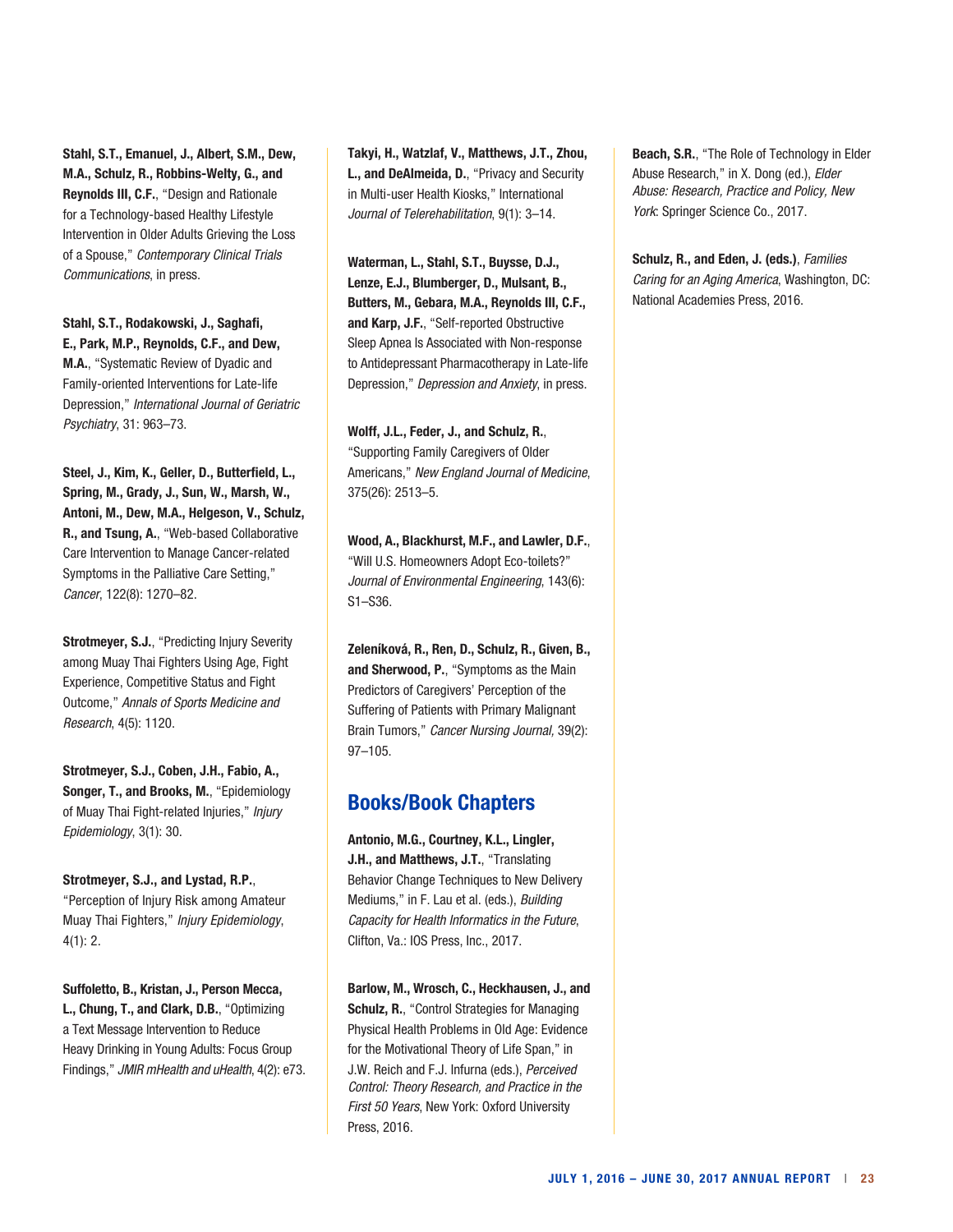![](_page_25_Picture_0.jpeg)